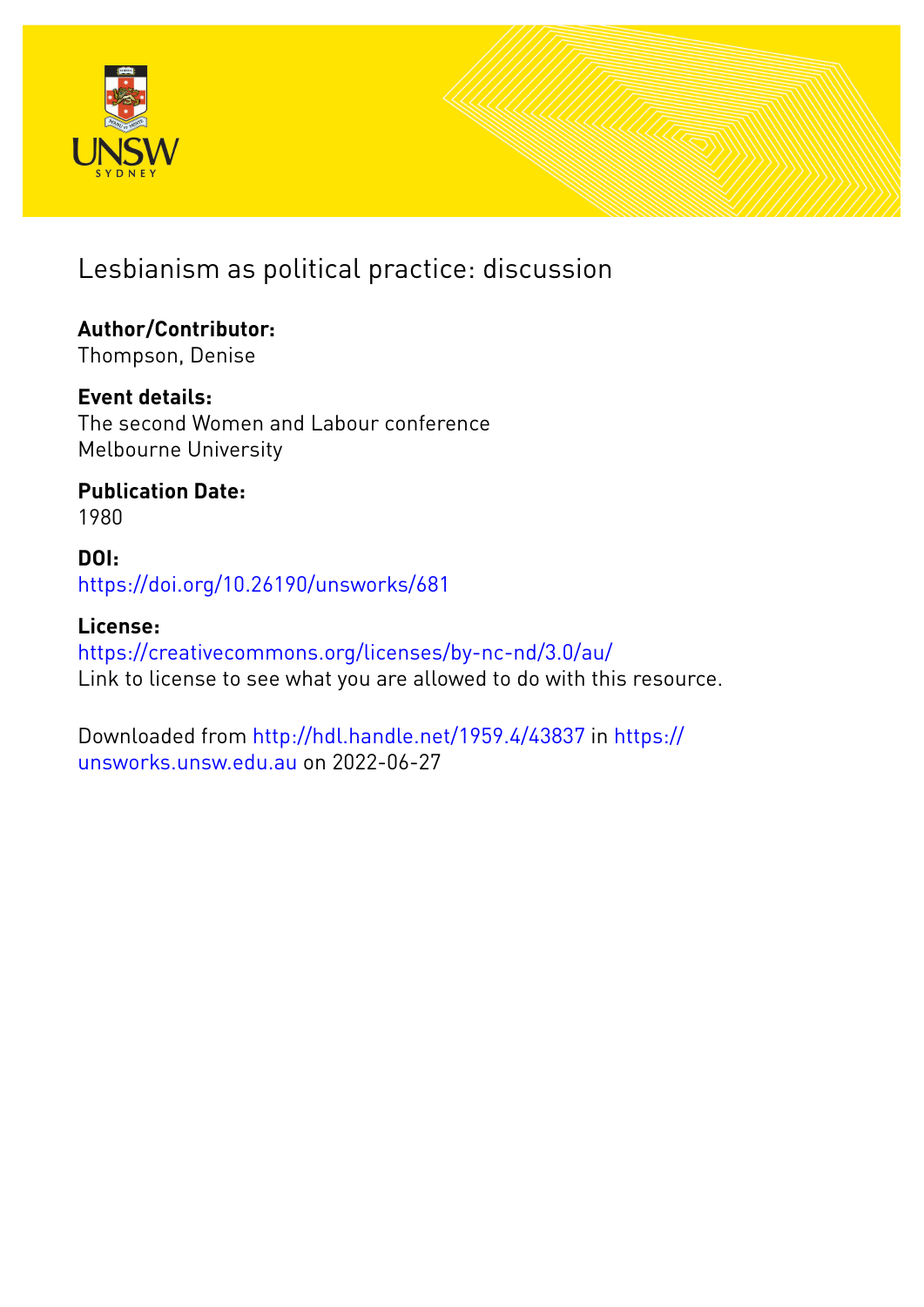# **Lesbianism as political practice (discussion)**

(A series of pieces written in response to what happened at the 'Lesbian' session at the second Women and Labour conference in Melbourne in 1980, and to the paper I gave there, 'Lesbianism as political practice')

[Added June 2003: I wrote the first piece below immediately after the 'Women and Labour' conference and sent it to the Melbourne *Lesbian Newsletter* on 20 May 1980. It was published in the August issue, no.25, along with a (very good) summary of my paper and an article replying to my letter. This article is included below after my response, and that is followed by some comments of my own written in 2003. The next piece is a letter I wrote to the author of the article at the time in response to a letter she must have written me (since vanished).

That is followed by two excerpts from an article that appeared in the October 1980 issue of the journal *Refractory Girl* (RG) (Issue 20/21), plus some comments of mine (written in 2003). The next piece is my response at the time, in 1980. I initially thought I might send it to RG, but then I decided not to because I was simply too demoralised. It wasn't finished either, for the same reason, so it ends rather abruptly.

The last three pieces included here are two letters, an apology from a woman who had been a member of the audience at the 'Lesbian' session and my reply, and an article by an anonymous author, published in 'Gay Community News'.]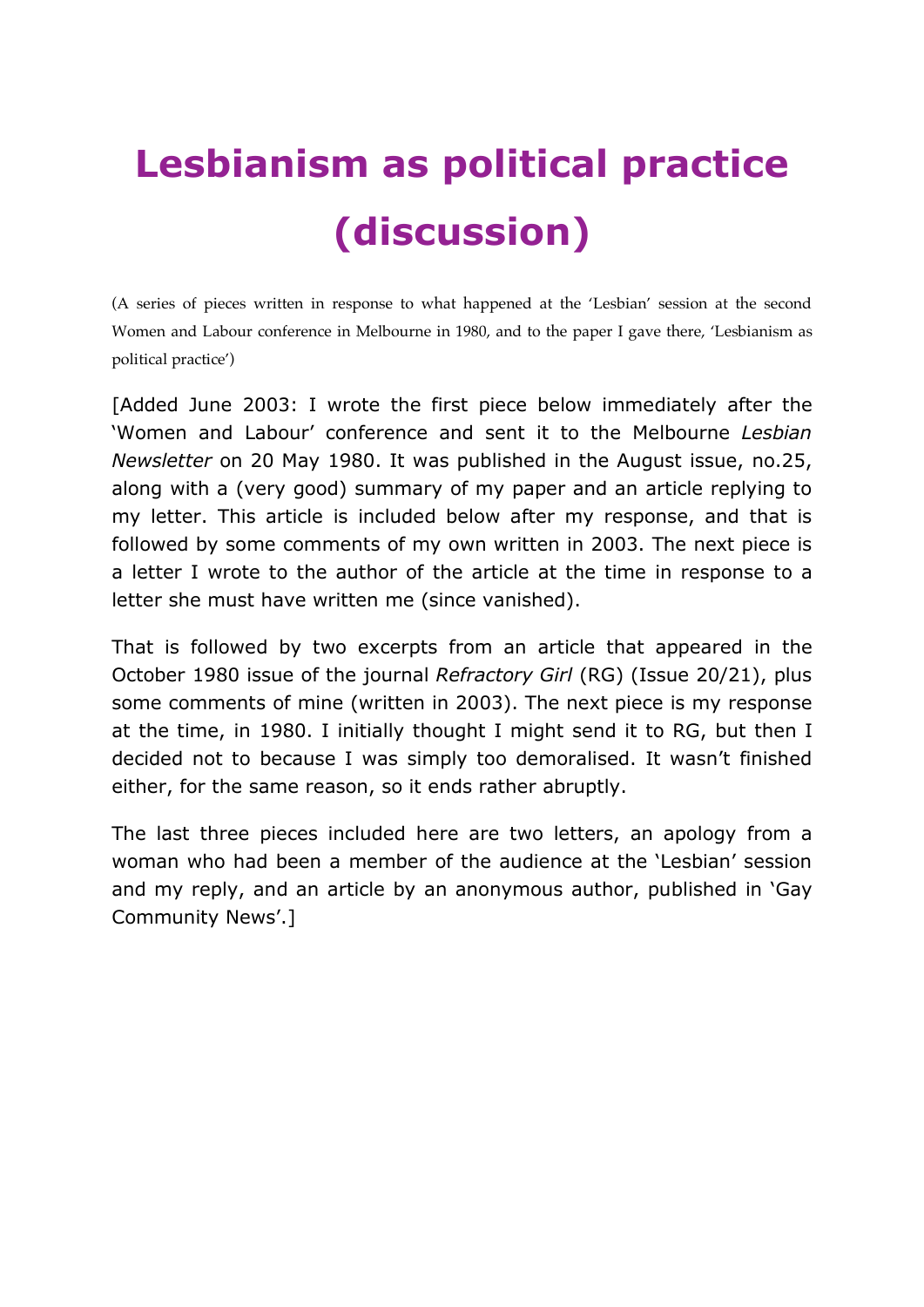## *Denise's response to workshop reactions*

I would like to discuss the reactions to my paper, 'Lesbianism as Political Practice', which was delivered at the Women and Labour Conference at Melbourne University. While it could be argued that the appropriate time for such discussion is the open forum which followed the paper, the nature of the discussion which actually took place there seriously limited the scope of the debate. Moreover, my own reactions to the trend of the debate raise issues with wider implications than the sleepless night I spent afterwards, desperately trying to work out what I had done which deserved such vilification. The wider relevance of those issues was indicated to me by the number of women who came up to me and said: 'Aren't you brave?' and by the remark of one participant that her 'stomach was churning' with the tension and hostility in the room.

The first objection to be raised at the time was to my assertion that 'Lesbianism is rarely mentioned at conferences, etc.' In opposition to this, the speaker produced a list of conferences, etc. where lesbianism *had* been discussed, none of which was included in my bibliography. She also accused me of writing 'bad history'.

I agreed with the speaker that my bibliography was deficient, and that I would welcome any suggestions of useful additions. I also pointed out that many of the conferences mentioned by the speaker were set up precisely *because* there was no discussion at the general conferences. Moreover, none of the difficulties and differences had been resolved.

The chief problem (from my point of view) about this objection was the manner in which it was raised. The tone was patronising and destructive. This was no offer of assistance—my request for the useful list of references (which was rattled off too quickly to write down) was ignored. To my mind, this was 'point-scoring' of the worst sort. Moreover, it occurred to me some time later (in the early hours of the next morning), that this paucity of references is not due to want of effort on my part. I have approached at least two people who I heard were collecting archival material and/or writing theses on the history of the WLM [Women's Liberation Movement] in Sydney. In one of these cases, the response was an outright refusal on my third request. In the other, the response was luke-warm. Perhaps I should have followed this up with more energy, but I had gained the impression that this would be unwelcome. Whether or not this paranoid reaction on my part was justified, I don't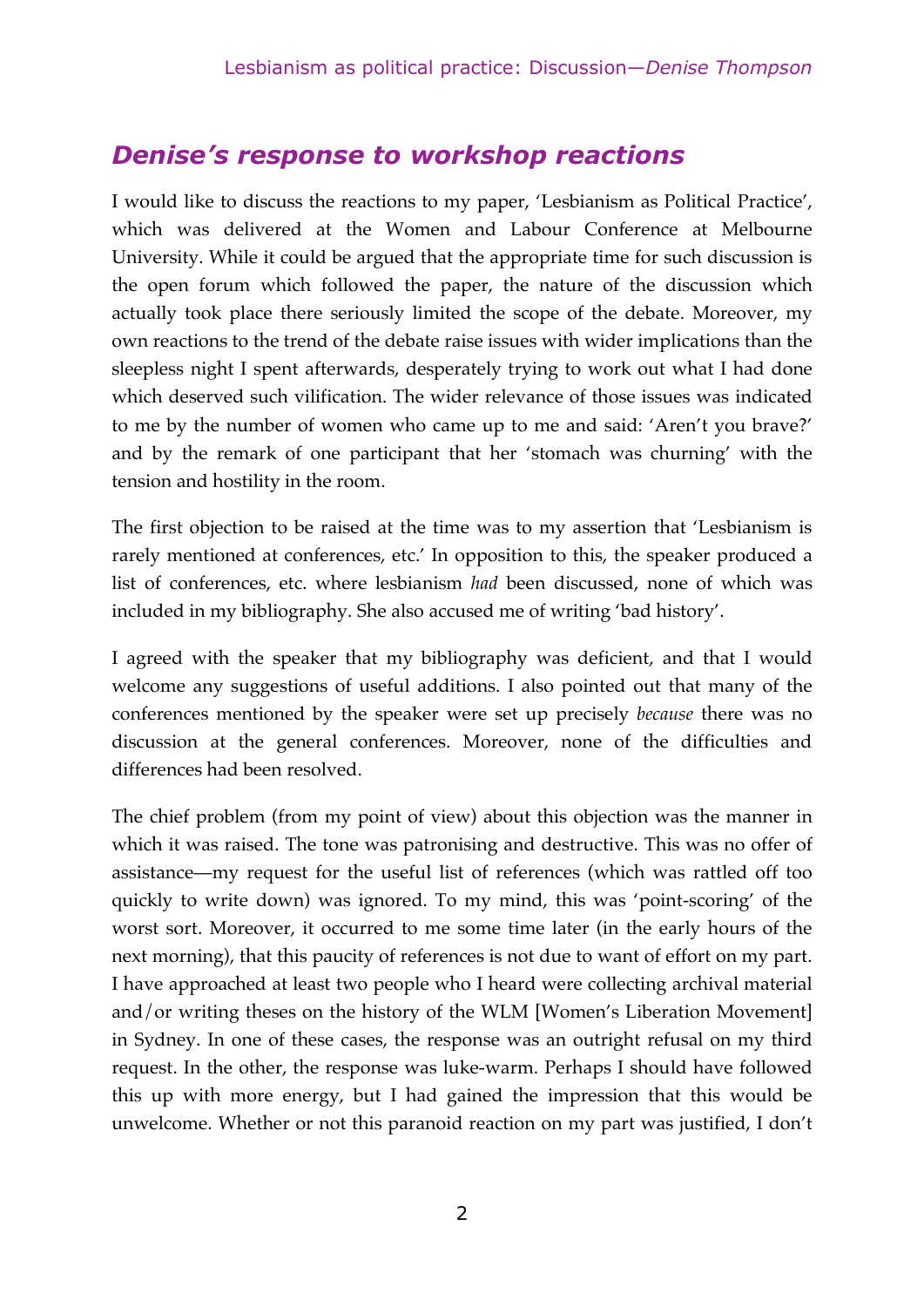know. However, I *do* know that my self-esteem is too fragile to survive too many interactions of this kind.

But beyond these considerations, my task was not to present a linear historical account of lesbianism within the WLM of the last ten years. It was, rather, to present the contradictory nature of the phenomenon—on the one hand, the disinclination to talk about the issue within the general framework of feminism; and, on the other hand, the cacophonous conflict it raises when it *is* discussed. Whatever else may have been unclear in the paper, *that* point was surely obvious.

Several objections which were raised—while not as well-prepared and hence as wellargued as the first one—were equally destructive in their implications. That the theory was 'confused' I had already admitted before I started reading the paper—it was, indeed, one of the reasons why I omitted it. If pressed, I would have gone on to explain *why* I thought so. But the woman who raised this objection did not tell me why *she* thought it was confused, and again offered no assistance to enable me, perhaps, to overcome my own confusion.

That the paper was 'meaningless' I do *not* agree. But since this epithet seemed to me to be motivated by intense negative emotions which I didn't understand, I also failed to understand what was meant by the term 'meaningless'. I also deny that the paper was 'all lies', since I had at the time of writing it no conscious deliberate intention to deceive anyone.

To sum up what I perceived to be the assumption behind most of the other objections: I deny that my statement—'Lesbianism is the crucial practice of feminism'—is equivalent to the statement, 'Lesbians are the only true feminists'. In order to support that denial, I need to do a lot more work clarifying my theoretical confusions. Suffice it to say for the moment that, while the former statement is an attempt to politicise the personal, the latter succeeds in doing no more than personalising the political. At no point in my argument do I assert anything about the nature, habits or political soundness of individuals who might happen to be lesbian, heterosexual, bisexual, asexual, celibate (or anything else for that matter) at any one time. The object towards which my argument is directed is not the classification of individuals at all, but a *debate*—a debate which includes the choices, actions and consciousness of individuals ('practice'), but which is not constrained by any necessity to explain personal idiosyncrasies of behaviour. Something of that sort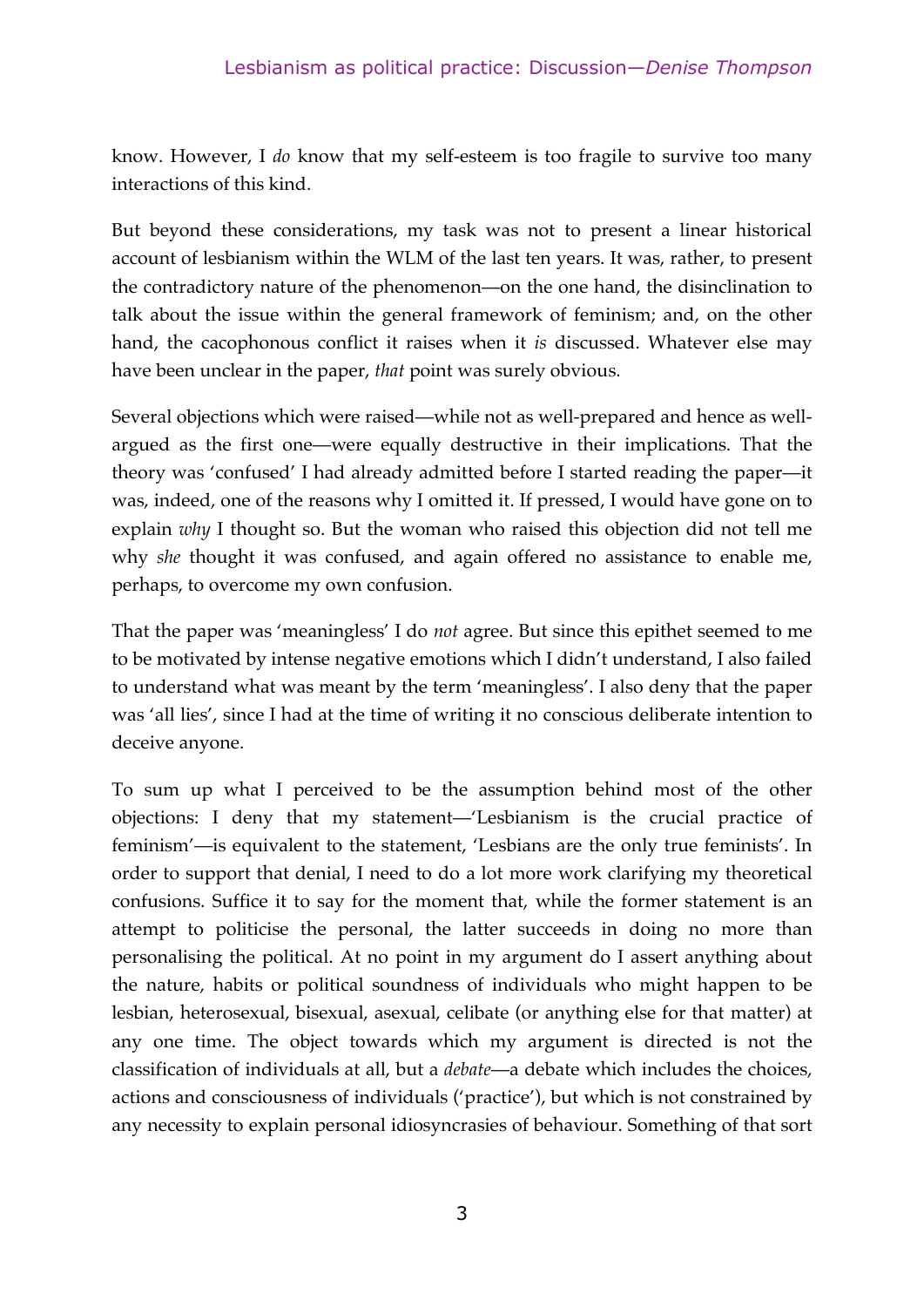was involved in my use of the concepts of 'discourse' and 'ideology', but I do not want to go any further into the theoretical issue here.

In marked contrast to the attitudes described above (and, in some strange and contradictory way, the reverse side of the *same* coin) was the warmth and acceptance of the loving women I spoke to, and who spoke to me, in small groups and individually both before and after the presentation of the paper and its aftermath. These sweet sisters agreed or disagreed, but were prepared to argue with full awareness that my self-esteem was no less vulnerable than their own. They understood or misunderstood, but waited patiently while I groped for clarification, or alternatively supplied me with their own. Our mutual sympathy, patience and kindness was yet one more indication to me that the 'revolution' is not some future event, but here and now.

Are we to go the way of those impotent (male) revolutionary movements which fragmented into warring antagonistic factions, wasting their energies and interests in doctrinal squabbles among themselves? And further, *is* the feminist revolution a matter of 'barricades', and who will and will not be with us 'manning' (the patriarchal terminology is deliberate) the guns as we fire on all those who didn't get out of bed in time? Or is the feminist revolution *now*, the processes which we have already evolved, and continue to develop, as we say 'no' to the oppressive institutions we have all experienced in our different personal ways?

And those differences will not go away if we deny that they exist. They can only be rendered harmless by admitting that they are there, and discussing the on-going development of their implications for, and effects on, our common purpose. There may, indeed, be a distinction between 'heterosexism' and 'heterosexuality', but any such distinction can only be worked out by those women who still care enough about their own implication within heterosexuality to expend the effort on the task, For those of us who have never been able to make the distinction, the task is impossible.

Denise Thompson, Leichhardt—20.5.80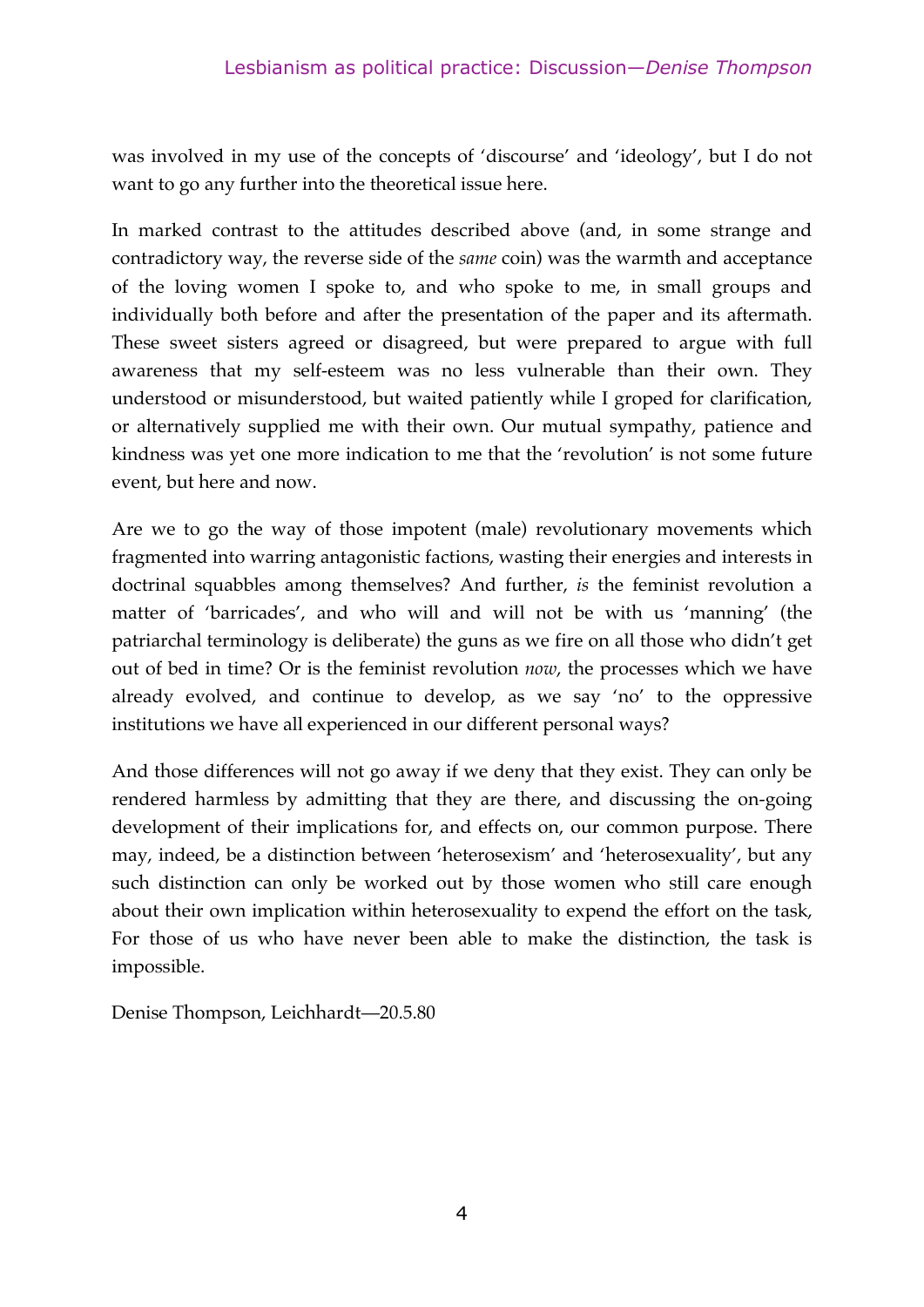## *A Reply to Denise*

In response to Denise Thompson's article on the reactions to her paper 'Lesbianism As Political Practice', presented at the second Women and Labour Conference, I would like to explore my perceptions of those reactions at the conference session within the historical context of recent lesbian-feminist struggle.

The conference session on lesbianism, at which Denise's paper was presented, was crowded with over 500 women, most of whom were lesbians. Many lesbians had come to the Conference only to attend that session. The object of the session was presumably for Denise to present some of the ideas in her paper and for that presentation to act as a stimulus and starting point for discussion by those present.

The huge numbers present and the structured lecture theatre venue provided an environment which made wide participation and careful discussion almost impossible and was inherently alienating for audience and speaker alike. It was an environment which was physically beyond the control of participants.

I arrived at the lesbian session angry at some of the contents of the paper. To that anger was added frustration at the environment provided for one of the conference's more important sessions. My anger was fuelled by Denise's opening remarks. She had, she told us, decided (after consultation) not to give a summary of her entire paper, as she felt that we (the audience) would not understand it. Instead, she read the first part relating to her allegation of the neglect of the lesbian issue by the Women's Liberation Movement and some of the possible reasons for this. The inevitable result of this was to focus the session on the question of the accuracy of that allegation, without exploring her basic thesis of the role of "phallocentric sexuality" as a major mechanism of women's oppression and the role of lesbian-feminism as an important initial political reaction to that oppression.

Denise has accused me of presenting a "well-prepared, well-argued, patronising, destructive", unhelpful attempt at "point-scoring of the worst kind". My criticism and those of others raised in the session are perceived by her as both unreasonable and threatening to her selfesteem which is no less "vulnerable" than that of other women.

Before explaining what I actually did say, I readily acknowledge that it takes an act of courage to put oneself on the line before an audience (of any size) but I would like to point out that every woman who spoke at that session was exercising such an act of courage. Women who spoke from the floor did not have the advantage of a raised platform or a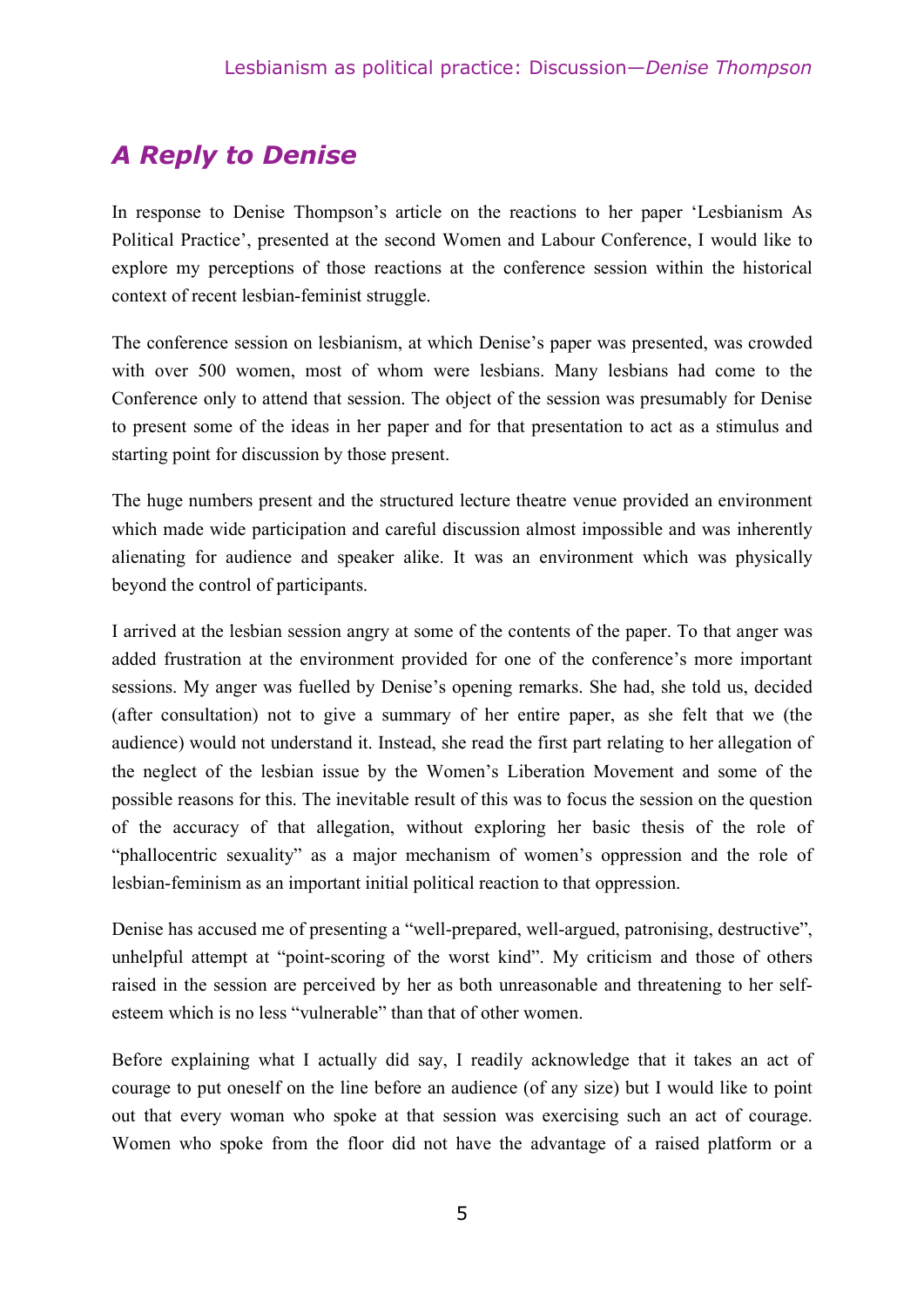#### Lesbianism as political practice: Discussion—*Denise Thompson*

microphone. We, all of us, put ourselves on the line to the same audience. We, all of us, have self-esteem.

On the other hand, the wide circulation of Denise's response doesn't seem to lay down the same conditions for the preservation of my self-esteem as she rightly claims for her own. I do not know where she has sent this article or where it will be published. The *Lesbian Newsletter* collective has given me the opportunity to reply to one audience. I doubt that I will get a chance to reply to Denise's accusations elsewhere. Also, I'm not sure that the Women's Liberation Movement or the lesbian community is yet capable of collective responsibility for the preservation of our individual self-esteem. As a Radical Feminist I understand that individual self-esteem is an individual responsibility—both in the getting and consolidating processes. An ever expanding circle of collective responsibility for this is an ideal, but at this stage, rarely more than that.

Denise's circulated reaction certainly made an important point with regard to individual survival. However, it also came very close to an argument against critical appraisal of published work. If one presents a paper at a Conference such as the Women and Labour Conference, one must expect criticism and disagreement, particularly if the author appears to show scant regard for the collective self-esteem of lesbian-feminists who have been struggling within the W.L.M.

The point I made in the Conference session was a major objection to Denise's statements that lesbianism 'was rarely acknowledged publicly within feminism' or if acknowledged, was accorded marginal status 'on the level of personal choice. She states that 'it was rarely listed on the agenda of conferences, rarely, if ever, mentioned in feminist history or theory'. Apparently this is so because at first the women's movement sought to 'avoid outright conflict' and then because the only political response to the alleged divisiveness of the issue was silence.

I enumerated a list of *national* feminist conferences which I think disprove Denise's claim. These included Mt. Beauty Women's Liberation Conference (1972), Radicalesbian Conference (1972), Feminism/Socialism Conference (1974), Women's Health in a Changing Society Conference (1975), Women and Politics Conference (1975), Women and Madness Conference (1975), AUS women's Conference (1975), Anarchism and Feminism Conference (1975), Sexism in Education Conference (1976), Sexuality Conference (1976), Marxist Feminist Conference (1977), AUS Women's Conference (1977), First Women and Labour Conference (1978), AUS Women's Department Conference (1978). (Also, lesbian-feminists were the initiating and organising force behind the First National Homosexual Conference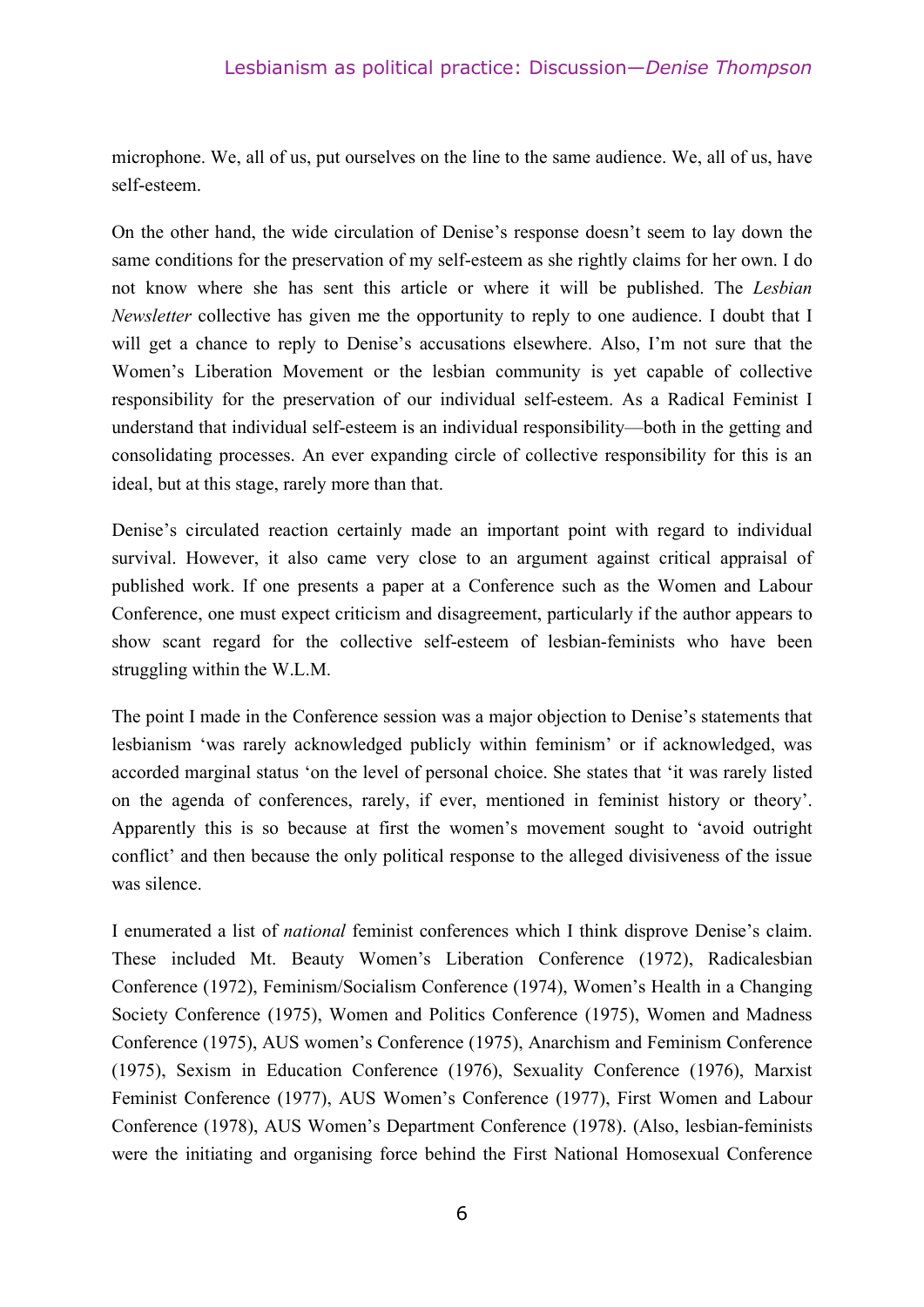(1975) and some subsequent National Homosexual Conferences and the National Seminar on Homosexuals in Education (1976)).

I did not give a list of conferences in order to improve a 'deficient' bibliography. My point was a political one—that Denise's claim that the issue of lesbianism has 'rarely been raised' is not true. In the first instance it was raised specifically to provoke 'outright conflict' (by Hobart Women's Action Group at Mt. Beauty 1972) which is often an inevitable consequence of women recognising the breadth of our oppression. It has been raised at almost every national feminist conference since 1972. Contrary to Denise's belief, none were set up to discuss lesbianism 'precisely *because* there was no discussion at general conferences'—almost all these conferences were general conferences. The one exception— Racidalesbian Conference (1973)—was convened for positive reasons, such as getting lesbian-feminists together to start the process of sorting out the implications of lesbian oppression within the context of women's oppression. (Of course, what is abundantly clear is that there now needs to be a national lesbian feminist conference which allows the time and structure to explore the issues raised by Denise in her paper and many other aspects of lesbian-feminism—history, theory and practice).

As for the claim that lesbianism is 'rarely mentioned in feminist history and theory', this view seems to be based on an assumption that the legitimate development of radical feminist theory takes place within Masters/Doctoral theses and published books on feminism. The nature of radical feminism and of women's lack of access to educational and material resources dictates that this cannot be so. In this case the bibliography is deficient as it does not refer to the papers of the Radicalesbian Conference, Jocelyn Clarke and the Melbourne Radicalesbian contributions to Jan Mercer's early book *Women in Australian Society*, contributions to the Lesbian Newsletter and various Women's Liberation Newsletters, and the Clarke/Bebbington papers at the Socialism/Feminism Conference and the Women's Health in a Changing Society Conference, to name but a few. Denise ignores the writings of US Radical (lesbian) Feminists such as Judy Grahn, Andrea Dworkin, Mary Daly and Adrienne Rich and the National Gay Task Force's book *Our Right to Love*. She also entirely ignores the existence of periodicals established with a primary aim of exploring lesbian-feminism such as *Sinister Wisdom*, *Lesbian Tide* and *Conditions*, all of which are available in Australia.

I deny that to raise some of the above points during the conference session was an exercise in patronising and destructive point scoring. My interest in speaking at all was to try to persuade Denise to recognise that lesbian-feminists have been thinking/writing/acting publicly and privately for almost a decade on the issues she raises. By publishing statements denying this,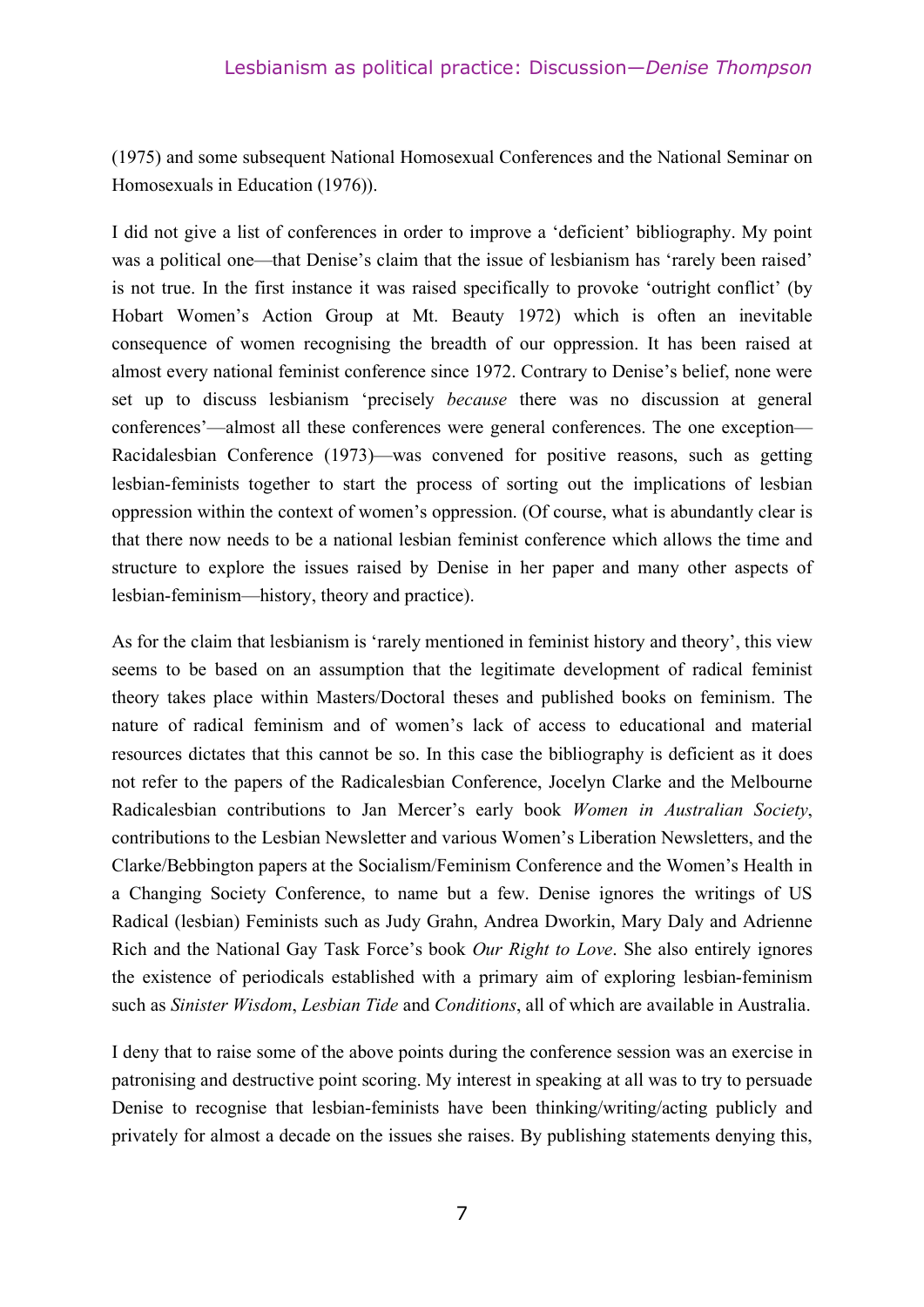she denies our history and devalues our struggles. She first announced this viewpoint in 1978. In spite of attempts to tell her otherwise, she raises the same claims in 1980. I am not surprised that there are some women's liberationists in Sydney whose anger overflows into attack.

On the other hand, I have never asserted that the process of working out the implications of lesbian oppression within the context of women's oppression in capitalist patriarchy is a completed task. I do not agree that Denise's view of existing feminist ideology is complete or that the central practice of feminism is a sexual practice but they are subjects for another article. Neither do I agree that we have seen a mass exodus of heterosexual feminists to lesbianism. Not for the negative reason of a reaction to male domination nor because lesbianism (or lesbian-feminism) defeats the enforced femininity of women under patriarchy. But because reclaiming our Selves and our bodies has allowed many women to be the lesbians we really are.

Yes, the feminist revolution has begun and no, it won't be achieved by denying our differences and difficulties. But it has been/is/will be very hard work requiring us to be rigorous and careful and truthful. Denise has done some of that work. I have done some and radical feminists in Melbourne and Australia and all over the world have done/are doing it too. Denise is not the first lesbian-feminist to be crucified (albeit unintentionally) in a public lecture theatre and sadly, she probably won't be the last. But in this struggle we must not only create our future but we need to have respect for our past—the past we participated in and fought for—and a recognition of what we have achieved. And it's not just us—splashing around in the 'second wave' of feminism—but also, understanding, recognition and respect for the women throughout the 20-25 centuries of male rule in this historical aberration we call patriarchy, who resisted/were mutilated/killed in that same struggle.

 $[LB]$ 

#### 28/7/80

[Comments added June 2003: Three points need to be made in response to this article. The first concerns the issue of 'self-esteem'. In saying that her own self esteem and that of other women at the session was just as much on the line as mine was, [the author] was implying that our situations were comparable. But that was not so. No one else was being screamed at; no one else was being told they were telling lies and that what they had said was meaningless. No one else was the focus of a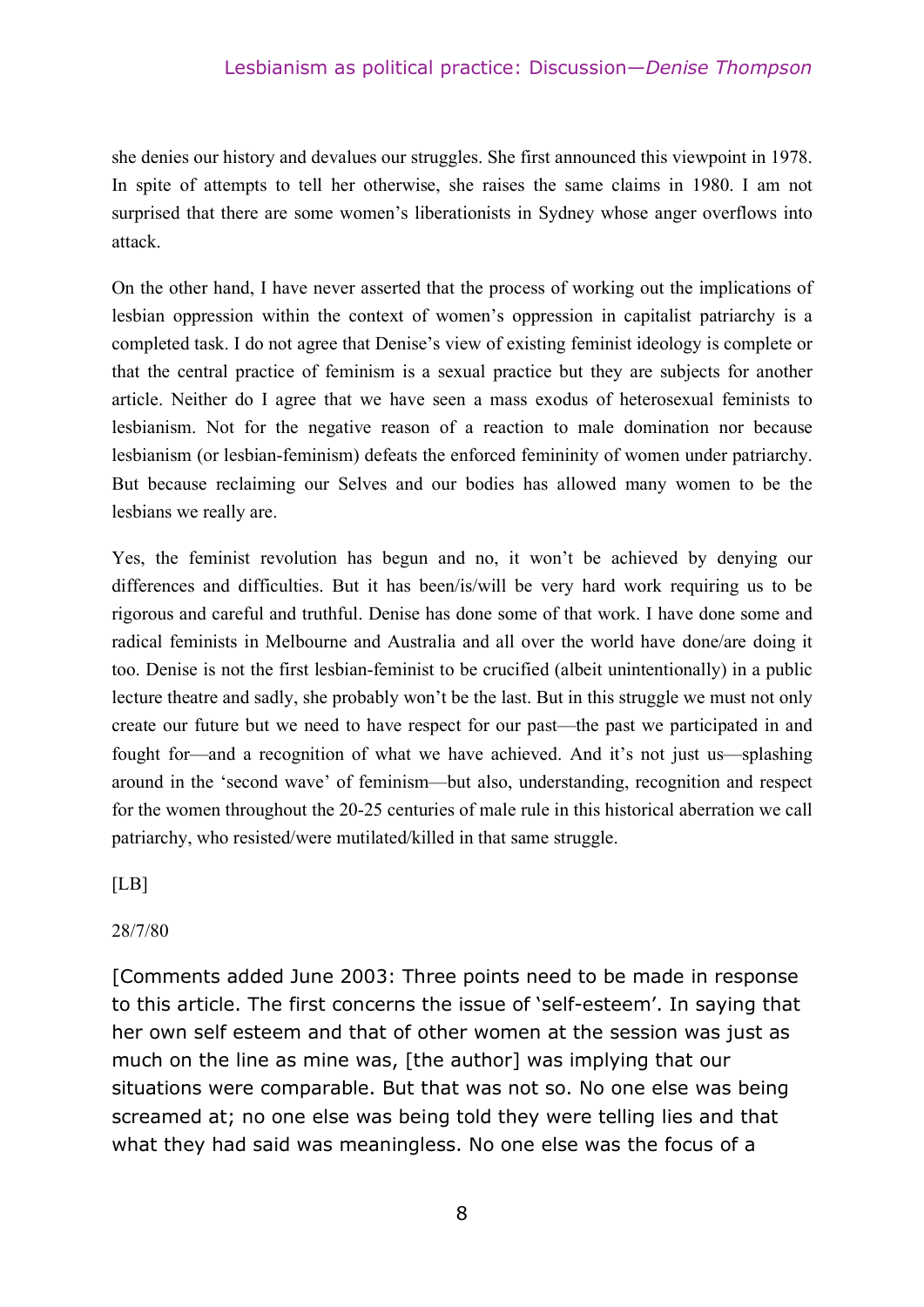splenetic flood of rage and invective that came from nowhere and bore no relation to what I had actually said.

The second point is that what I was subjected to was not criticism in any reasonable sense—it was vilification. [The author] implicitly admitted as much when she used the term 'crucified'. Quite. So to say I couldn't take criticism missed the point of what was wrong with that lesbian session.

She herself was making a reasonable point, i.e. I was insufficiently aware of what had been done in the name of lesbianism within feminism. But it didn't negate my argument. In the first place, on at least two of the occasions she mentioned—the 1972 Mt Beauty Women's Liberation conference and the 1978 Women and Labour conference—the discussion of lesbianism centrally revolved around the issue of its silencing within feminism. In the case of the Mt Beauty conference, as Laurie herself pointed out, raising the lesbian issue was meant to 'provoke'; and what it was meant to provoke was the silence. In the case of the 1978 conference, the only paper on lesbianism was mine, written in response to a complaint of silencing. But in the second place, if there had been so many discussions about lesbianism, why was there still this sense that lesbianism was being silenced? I wasn't the only one saying so, there were many other lesbians saying it too.

The third point is that, although [the author] was right when she denied that raising the points she did was patronising, the *way* she raised them was. She seemed to think that anger was a perfectly reasonable reaction, vide her remark to the effect that she was 'not surprised that there are some women's liberationists in Sydney whose anger overflows into attack'. Really? Wouldn't the giving of information be a more rational response to the lack of it? Why the anger?]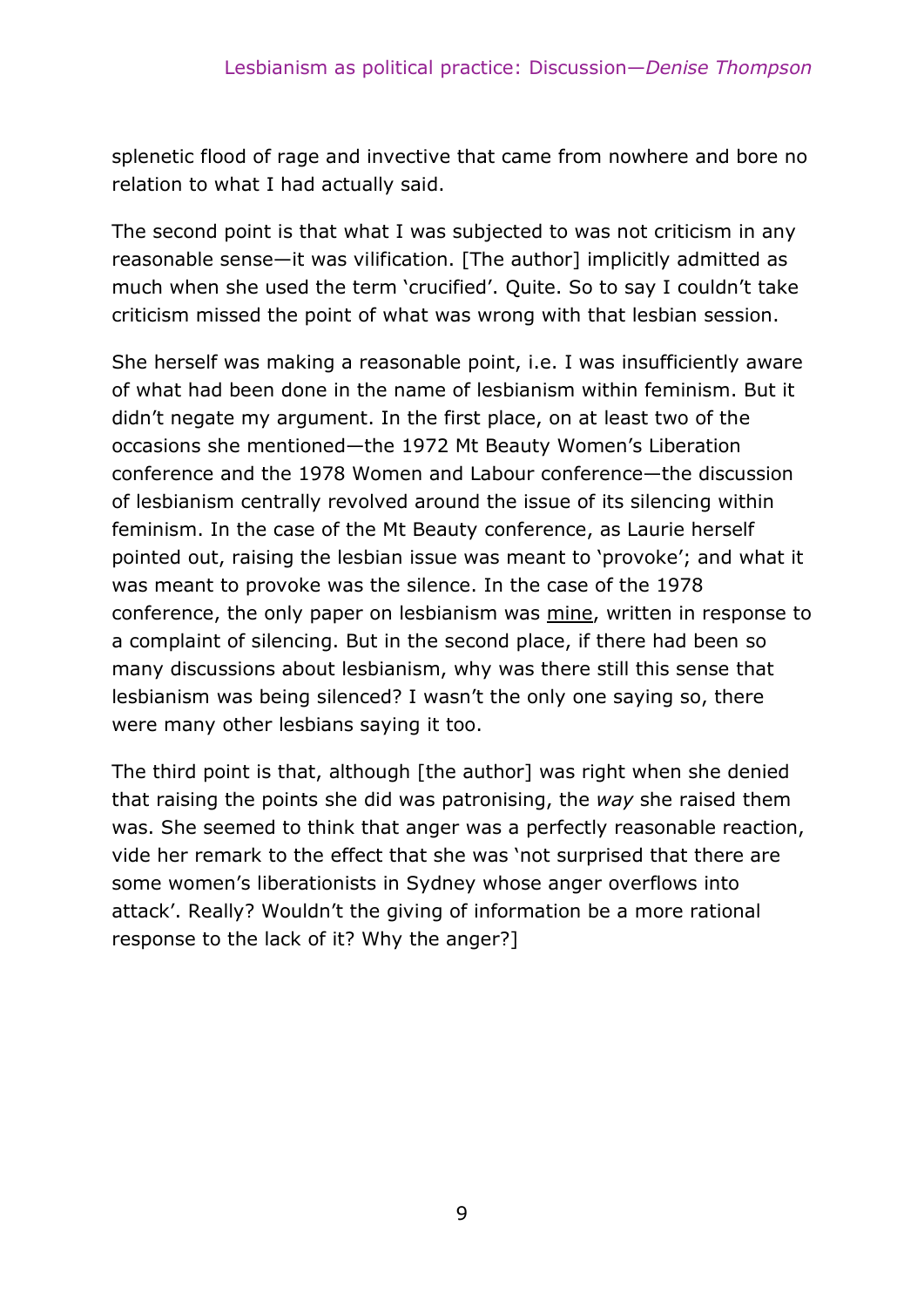## *A letter*

2.9.1980

Dear [L],

Thank you for your letter, and the reply to my article. My first response was to be conciliatory—yes, you're right and I'm wrong. However, that is no way to establish a dialogue, so I'm going to answer your main points.

In the first place, you are of course right in your assertion that I had not mentioned many (most?) of the occasions on which lesbianism was discussed. I can understand that you are angry that I appeared to be so dismissive of the hard work and effort that you and others have put into organising and publicising the issue of lesbianism. However, my purpose was not to supply a comprehensive list of discussions on lesbianism—if one wasn't *there* when it was discussed, how does one get access to the discussions?—but to state briefly an argument which I still assert has not been resolved. Or rather, has been resolved unsatisfactorily in one of 2 ways: either with Jill Johnston's argument, or with the small-l liberal valid sexual preference argument. The former is unsatisfactory in that it contains the implication that lesbians are better feminists than heterosexual women. (And if I was 'told' anything at the first W. & L. Conference, I thought that I was 'told' not to say *that*). The latter is unsatisfactory because it is obvious that lesbianism is far more central to feminism than the permission to fuck whomever you please. As the H.W.A.G. said at the 1973 Mt Beauty Conference and reported in *Refractory Girl*, Lesbian Issue: 'the lesbian issue is not a private one, but exists at the core of the women's issue'. But in what *way* is it the core? That question had still not been resolved at the time I gave my much lamented (by me, mainly) [1978] paper at Macquarie. After all, you yourself expressed dissatisfaction with the level of discussion at the 1973 Minto Conference. Did the situation change between 1973 and 1978? If so, no one told me.

Further, given that I had not supplied an adequate list of discussions on lesbianism, I somewhat overstated the case I made out for the 'silence' with which the issue has been greeted within feminism. Nevertheless, to break the 'silence' by asserting that we *have* been silenced, and by outraged demands that we *not* be silenced any longer, supports my argument and does not refute it.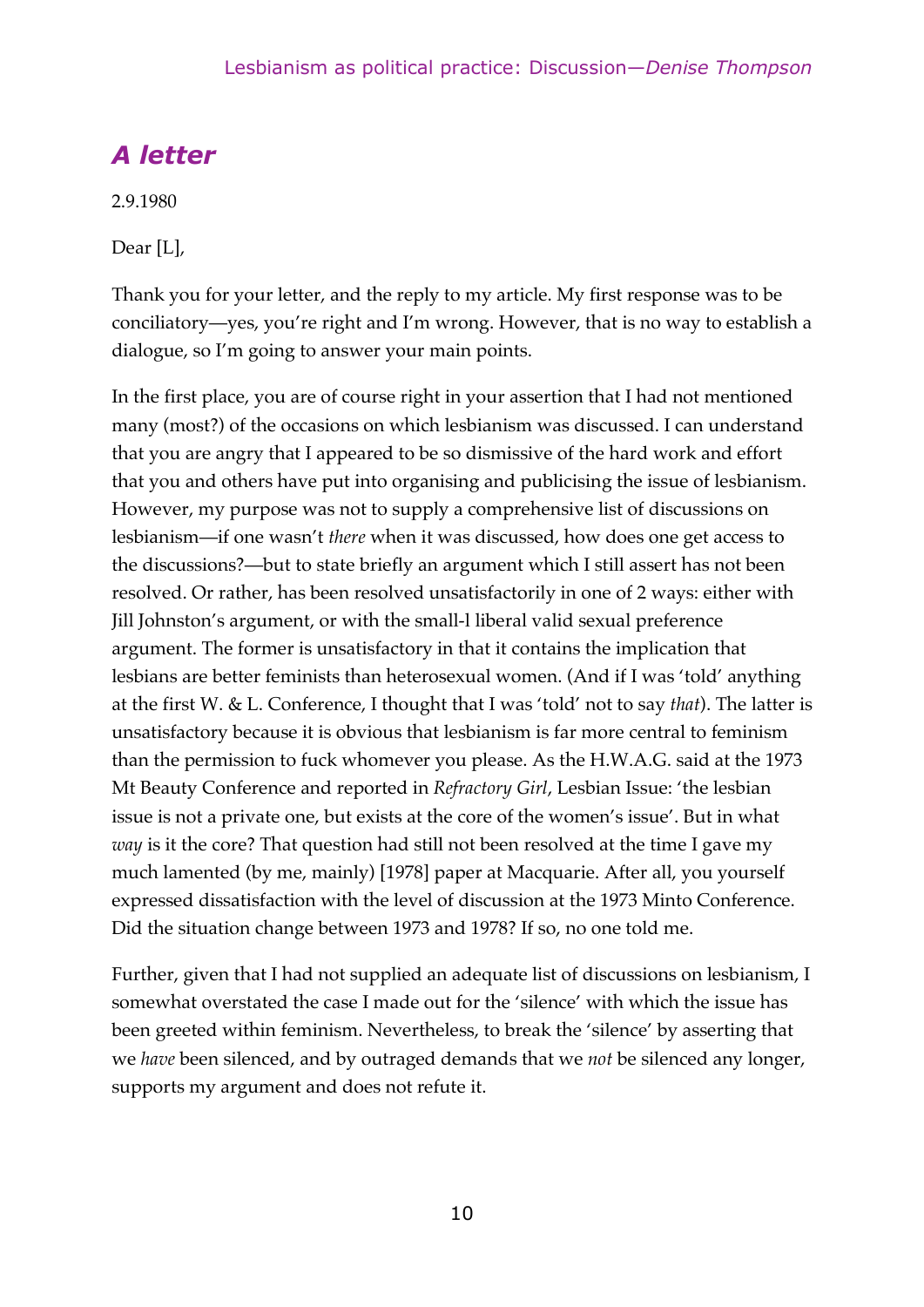I decided to give the paper at Melbourne, despite what had happened at Macquarie, because I felt (I still feel) that I had resolved the issue. [Added September 2003: I can't imagine now why I thought that, last paragraph (see below) notwithstanding.] I regret not giving the theory, but I allowed myself to be persuaded of its difficulty because I myself was unsatisfied with it. I hadn't done enough work on it to make it completely my own, so that it was, not so much confused, as derivative. I regret even more not giving the argument that I had worked out, which appeared mainly in the last paragraph. It was meant to be the main part of the paper. But I wrote and re-wrote the paper so many times, and finally got into such a muddle with the tangents I went off on, that it became only a small part of the paper, rather than the main thesis it was meant to be.

My point about your 'point-scoring' referred not so much to *what* you said, as the way you said it. It could have been done another way. The paper had already been criticised that day by other women who, because they were talking to me face-toface, felt no obligation to hurl angry accusations at me. The way you presented that first question set the tone of antagonism for the rest of the session (although it did not, of course, cause it—it would have happened anyway).

As for 'self-esteem'—I do not agree that it is an individual problem. It would appear that we can be very supportive of each other's self-esteem when we are obviously low in it—when we are timid, self-effacing or frightened. But once we set ourselves up by giving the appearance of competence, we seem to be fair game to be cut down to size. (It was stupid of me not to have got down from the platform and eschewed that bloody microphone. I *did* try, with the first speaker—after you—to make the conversation general. I should have insisted but I was not feeling very assertive). The points about 'self-esteem' I was making in my article were two: (1) what on earth made anyone believe that I, or anyone else in that kind of situation, could cope with attacks like that? and (2) as the reason why I, cravenly, did not insistently follow up the approaches I had already made towards women I thought could give me help and information. And a last point about bolstering each other's 'self-esteem': ideals are not ends towards which we are striving, but on-going structuring of processes within which we work constantly. And it would be lovely if I *were* to be the last woman to be 'crucified' at a women's conference.

On the question of where else I have circulated my 'accusations'—the Sydney W. L. Newsletter did not print it, on the grounds that it was 'too long and too difficult to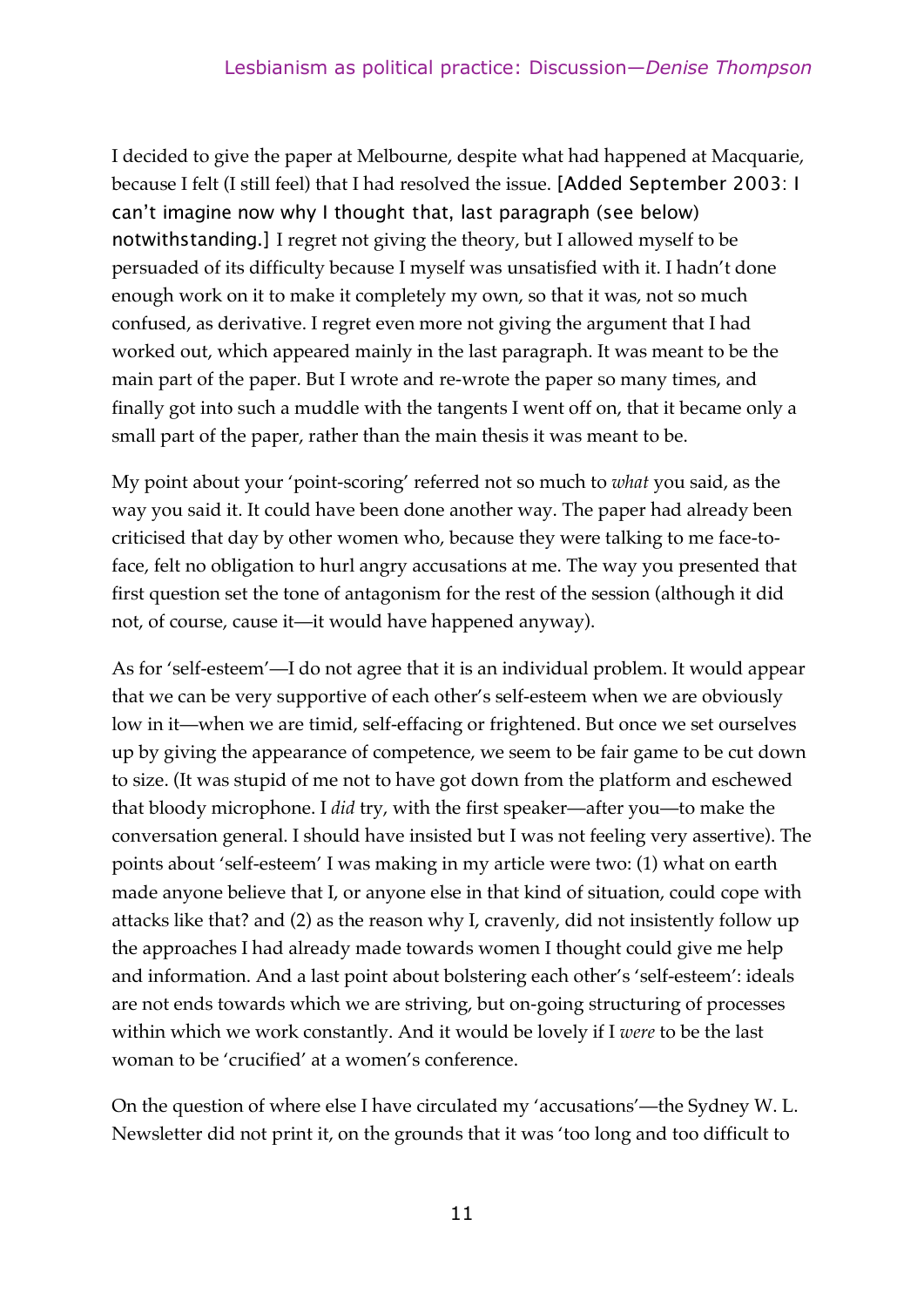understand'. Anyway, since I didn't mention your name, I don't think the article can be called an 'accusation'. My purpose was to describe in as few words as possible the feeling of the session. Why such things happen, I don't know, although I have a number of theories (which I won't elaborate here).

Since writing the above, I have had a long, fairly drunken-on-both-sides, talk with [G., author of the apology dated 26 May 1980. See the first of the 'Two letters' below]. Her major objection, it seemed to me, was that the paper was 'eclectic', and that I left myself open to attack from a number of directions, and not just on the grounds of 'bad history'. That the paper was 'eclectic' I most emphatically deny, since that term implies a form of intellectual pluralism I certainly do not subscribe to. That 'I left myself open', I admit, and I will continue to do so, since I don't find any one theorist sufficient for my purposes, not even Marx, and certainly not Freud. However, I cannot claim to be the originator of the ideas I use, and fell obliged to reference them, even if their true originators would turn in their graves.

I would like some dialogue about my basic thesis. But I feel it still needs a lot of work, and at the moment I'm flat out writing the Homosexuality and Discrimination Report for the Anti-Discrimination Board and do not have the time. Nevertheless, I hope the lines of communication remain open. I'll be in Melbourne for the gays and Socialism Conference in April next year (much better than letters).

All the best,

Denise

[Added September 2003: In fact, I was not to see her again until the Lesbian Conference in Adelaide in January 1989. (See: 'Antiintellectualism at the Lesbian Conference'—in UNSWorks), where she was one of my staunchest defenders.]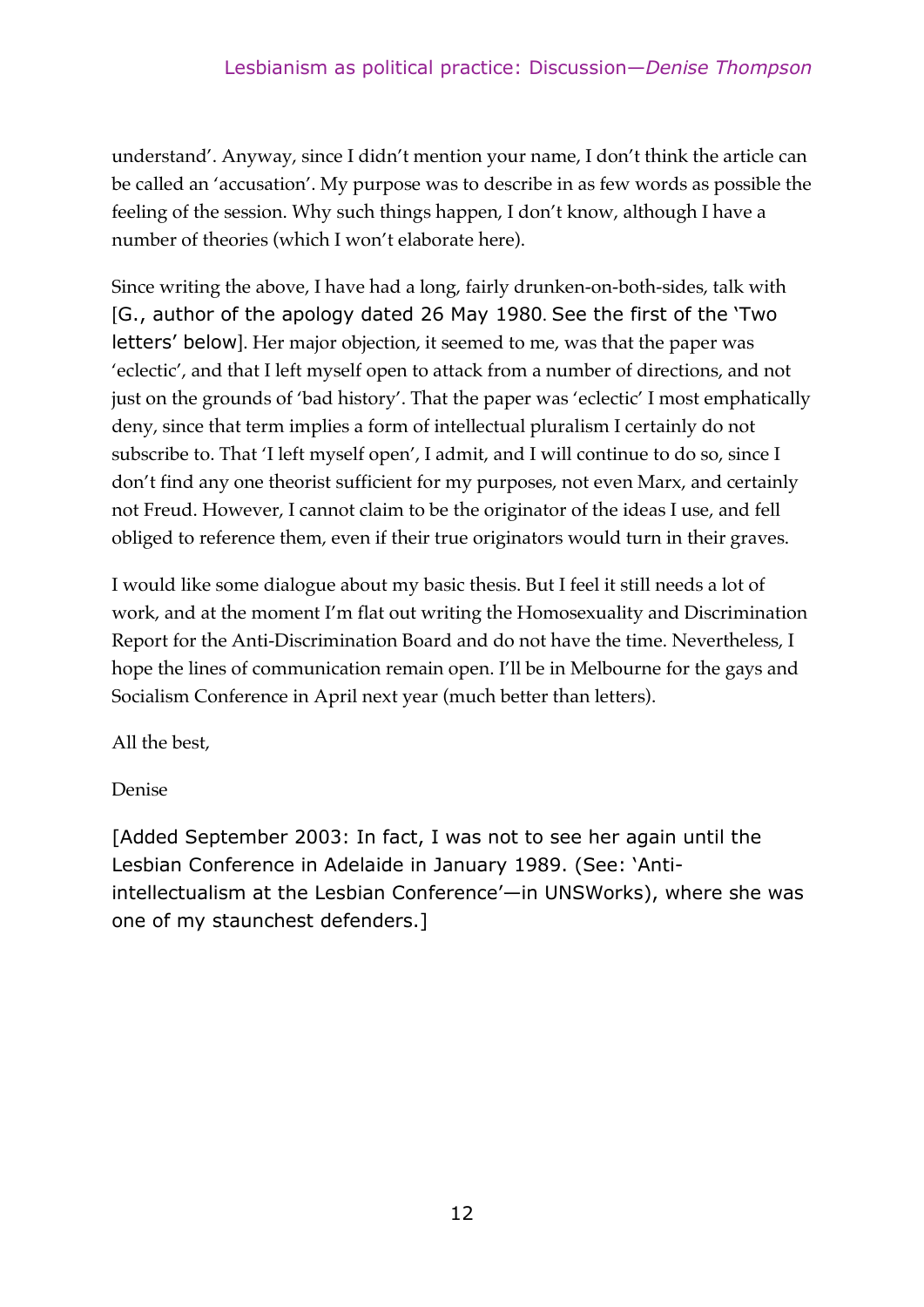## *'Refractory Girl'—The 1980 Women & Labour Conference: A Discussion*

[p.27] The Refractory Girl collective decided to produce a group response to the Women and Labour Conference held in May 1980 in Melbourne, which all but one of us attended ... Producing our response to the conference proved very difficult. We held a group discussion and taped it. Most of us experienced this discussing as expressing a broad and optimistic consensus about the function of such conferences. However, when the transcript of the discussion was produced, we became all too aware of our confusions and differences. A large amount of our enthusiasm appeared to have been solely generated by the large numbers of women and the generally high atmosphere of the conference. Beneath this superficial reaction it was clear that some of us were worried about the increasing prevalence of apolitical papers, and the structure of this hybrid conference. A smaller group then prepared a summary of the issues discussed. What appears below is that summary of the discussion, interspersed with selected comments from the transcript.

We hope by this method to give RG readers an indication of at least some of our reactions to the Conference, in order both to give people who didn't attend the Conference some idea of its character and impact, and to stimulate further reflection on, and discussion of, the significance of the Women and Labour conference for Australian Feminists generally …

[pp.28-9] All of those from the RG collective who went to the Lesbianism session agreed that it was a terrible session.

**L.L.** *I think a few things have to be said about self-conscious, and pretentious and obfuscating, pulling in, of theory which most didn't understand … And it's really unfortunate that it happened in the lesbian session because one of the things that came out of this conference was the incredible confusion about what the Women's Movement's own history vis a vis the lesbian issue has been.*

*It was confused in 2 ways. One, because there's this new band of radical lesbians, who believe that they've brought the lesbian issue to the women's movement, beginning in 1978 when they attacked the organisers of the Womens Day March because of their supposed hiding of the lesbian issue. And they continue to claim that the women's movement has not even looked at lesbianism prior to 1978. And as people such as [LB] said with some degree of desperation at that session 'Look may I mention these 12 conferences beginning in …'.*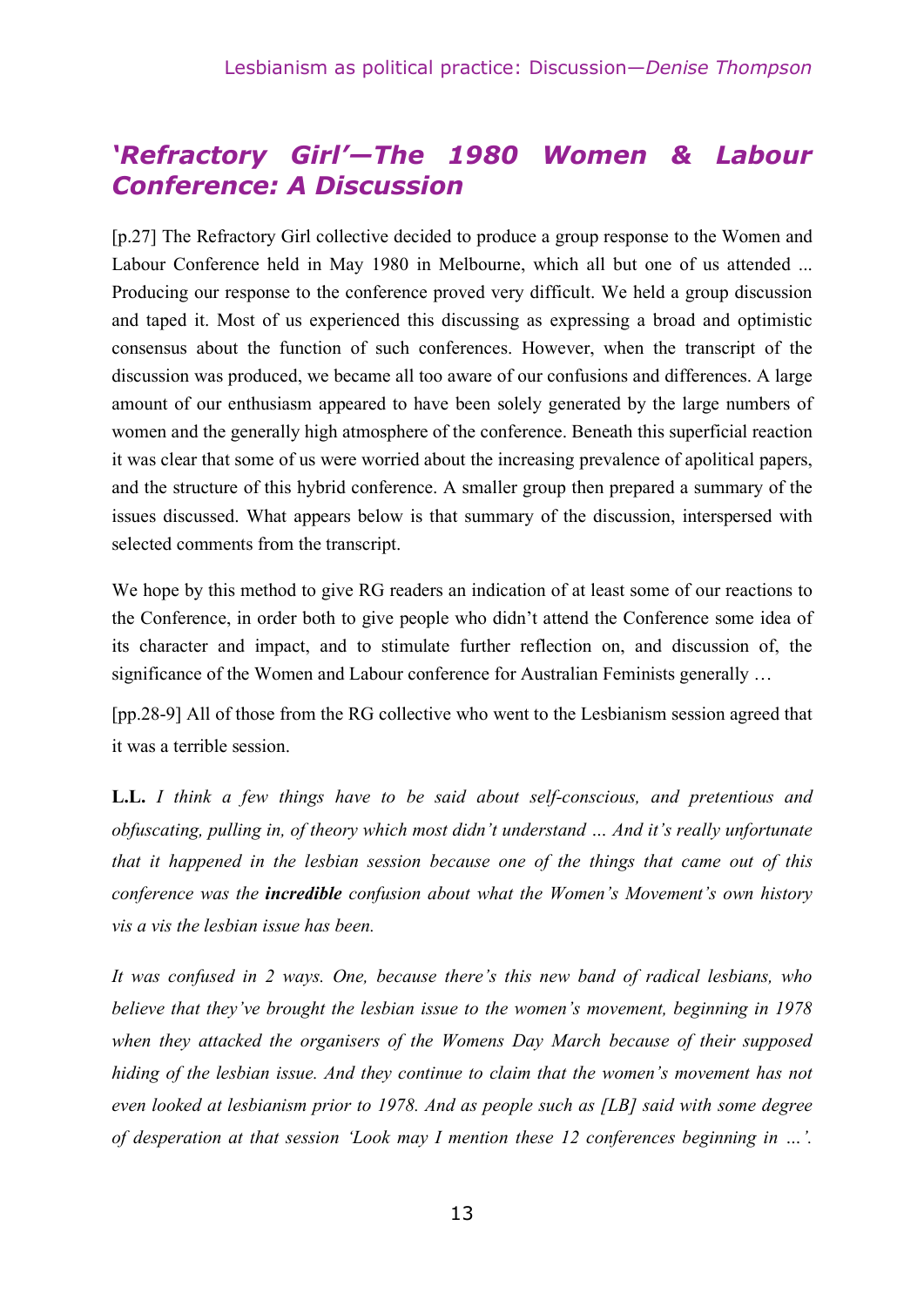#### Lesbianism as political practice: Discussion—*Denise Thompson*

*People can just get angry about the historical inaccuracy of it and the arrogance. So that's one confusion.*

*The other problem is the attempt to push an undigested theory. But the worst aspect was, when pushed by 'we don't understand what you're saying' or 'it doesn't make any sense', the answer was, and I think I quote 'Well I'm afraid I can't explain it without going into high theory and you won't understand me'. And I was pleased somebody got up and said 'It's nothing to do with your theory being sophisticated, it's to do with your theories being very very confused'. But that was an appalling session. Given that the impetus behind that session was to claim that Women's Liberation conferences and Women's Liberation audiences still can't cope with lesbians I think it was probably very important and in terms of the tension between the Women's Liberation type of conferences and the more academic ones I'm sure that session's going to have provoked a great deal of ill will … And it was packed. 1000 odd people or more. Somebody got up and said '95% of these women are lesbians. Nobody queried it. (hysterical laughter) Also, some of the lady post-graduates who had given their straight empiricist papers were sitting there … (hysteria) Well if this was to be their first step I'm afraid if they've got any sense they'll run (hysteria) back to their marriages for at least another generation (hysteria)* (elisions in the original).

[p.30] the bias of papers away from sexuality, 'personal' issues, issue raising, general theory, and [from] Left-wing political perspectives, imply changes for the **organisation** of the Conference in future. Further, we feel feminists concerned about all these things—and in this we include ourselves—should make a greater effort to offer papers along these lines at future conferences. If they are not, future Women and Labour Conferences could become important venues for a bland mixture of concern for women's studies [p.29—'very worthy in itself but having some worrying implications'] and career opportunities for women. 'Feminism' could well be appropriated by those whose radical intent poses no threat to patriarchal, capitalist society.

[Added June 2003: A couple of points need to be made, that I didn't make at the time in my reply below. The first is the breathtaking arrogance of this account. The 'lady post-graduates' gibe and the collective's regret that they didn't give any papers and that the problems

14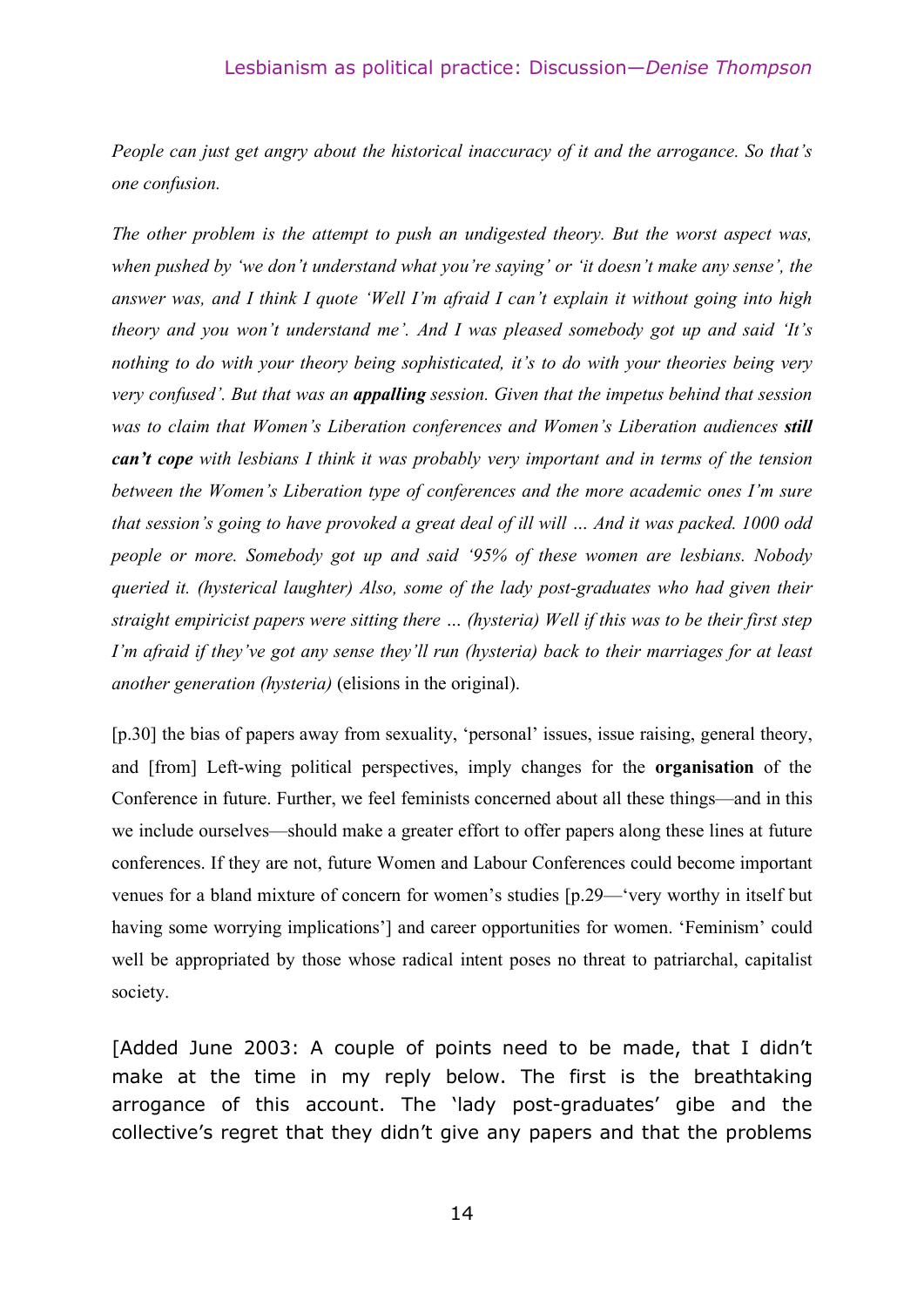would have been solved if they had, were typical of the whole piece. It's no wonder they interpreted me as being arrogant—it was a clear case of projection. The other point, and this applies to [LB]'s reply as well, concerns the remarkable possessiveness about knowledge displayed by my critics. They were all saying that they knew things I didn't know and that, because I didn't know them, I should shut up. Not one of them offered to give me any information, even when I approached them individually and in person. The knowledge was theirs alone and they weren't going to share it, at least, not with me.]

## *A reply to 'The 1980 Women and Labour Conference: a discussion'*

As the author of that (presumably) 'terrible' paper delivered at the '*appalling*' session on lesbianism at the Melbourne Women and Labour Conference this year, I would like to comment on and extend the brief remarks made by [L.L.] in the *Refractory Girl* Collective's discussion on the Conference, printed in issue no.20/21. Let me first list the points on which the collective and I are in agreement. I agree that the session was 'terrible', but for somewhat different reasons than those put forward by the collective. (See below). I agree also that the theory I presented in my paper was 'undigested'—a term which far more accurately describes my own feelings about it than the term I actually used at the time, i.e. 'confused'. Moreover, as far as my memory serves me, [LL] quoted me fairly accurately (as far as she went), except that I said 'heavy' theory, not 'high' theory.

There our points of agreement end.

The reason why I thought the sessions was so 'terrible' was because I was on the receiving end of a vituperative attack such as I had not experienced since the 1978 women and Labour Conference at Macquarie University (of which more later). The mood of the session was set by the first questioner (LB), although the manner in which the question was put did not *cause* the subsequent fracas—it merely exemplified it. I must hasten to add (because [LB] has since suggested that I can't take criticism) that I am not objecting to *what* [LB] said—I am simply questioning the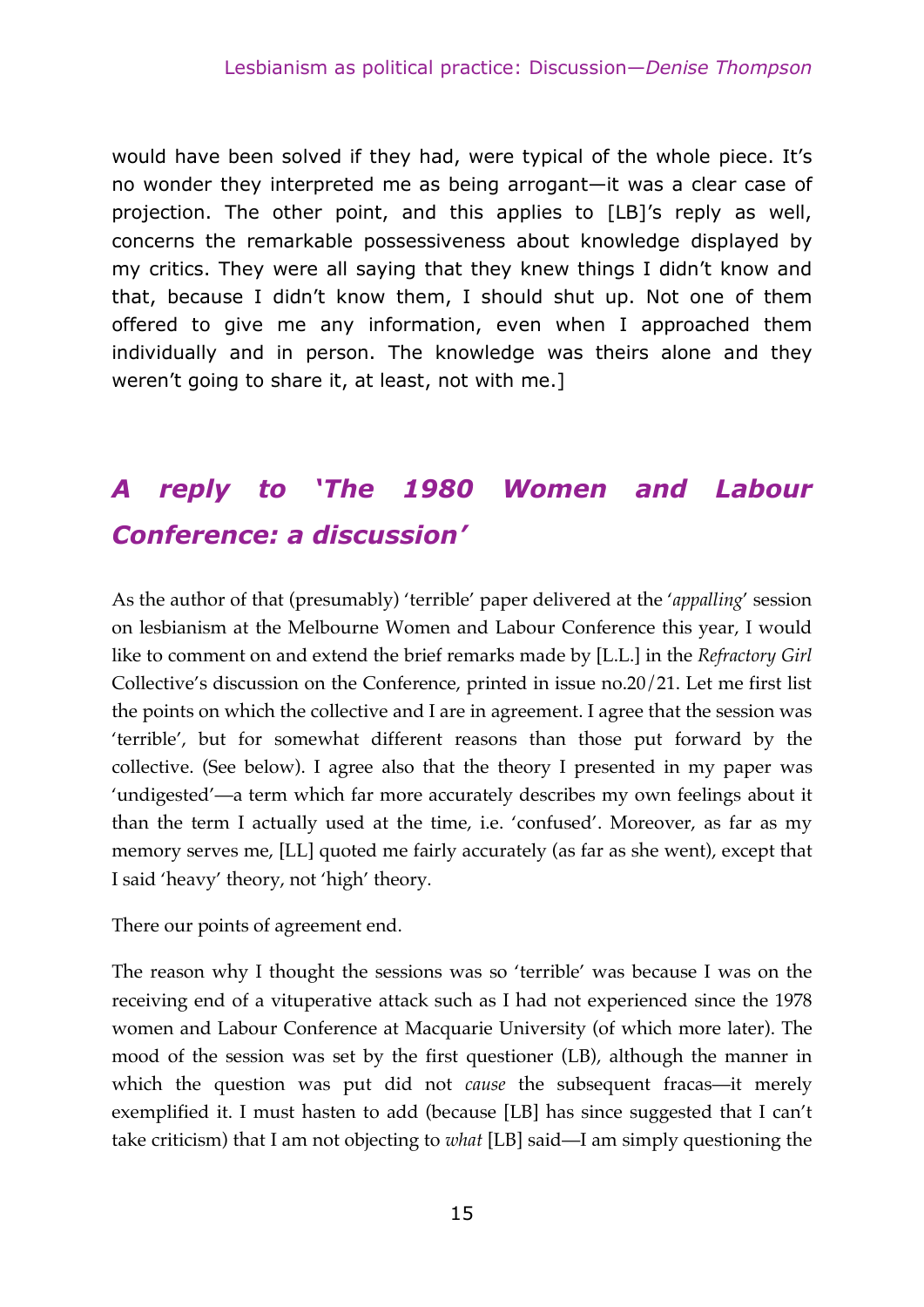*way* in which she said it. It could have been done another way, without the anger and recrimination she directed towards me. She didn't appear to me to be making her point about the '10 (not 12) conferences beginning in …', in *desperation*, but in a righteous fury aimed at putting me in my place and telling me just where I got off,

As for the question of theory—unassimilated, regurgitated or defecated though it might be—I would like to fill in the lead up to my comment: 'To answer that I would have to go into heavy theory, and you wouldn't understand me'. I had said right at the beginning of the session that I had already spoken about the paper to a number of women that morning. They had advised me not to go ahead with the theoretical part of the paper as it was too difficult for them to understand, and they were sure that most of the people at the session wouldn't understand it either. I fell in with that suggestion, not because I thought that I would be talking to a bunch of semi-literates who had never had a thought in their lives, but for the reason that I didn't think I had done enough work on it to make it comprehensible to anyone at all. The fault was mine, and I said so. Hence, far from being the arrogant shit that [LL]'s comment made me out to be (note the significance of the switch to 'high' theory), I was actually suffering from my usual bout of low self-esteem (nor unjustified on this occasion, I'm prepared to admit).

I would like now to come to the point that both [L.L.]'s comments in the *Refractory Girl* discussion, and [LB]'s objections at the Conference, were designed to tell me. Both of them have interpreted me as saying that lesbianism has not been discussed within the feminism of the last ten years—a fair enough interpretation given the way I compressed the argument to fit into a limited space, and that I hadn't sufficiently elucidated the point I *was* making. (Although, given that I *did* say that when lesbianism *was* brought up it aroused more sound and fury than any other issue, I obviously wasn't imposing a total silence). In opposition to that assertion of mine, [LB] listed the (ten) conferences referred to above as evidence that lesbianism *had* been discussed. Both [L.L.] and [LB] appear to be of the opinion that my assertion about the feminist silence on the issue of lesbianism was due to my ignorance of the occasions on which it had bee discussed, and a consequence of my late arrival on the feminist scene (1978). ]LL], for example, refers to 'this new band of radical lesbians' who first appeared on the scene in 1978, and particularly those who objected to the omission of any mention of lesbian demands from the 1978 Women's Day manifesto (of whom I wasn't one). [LB], in her response at the session, made a remark to the effect that 'all these conferences happened *before* 1978'.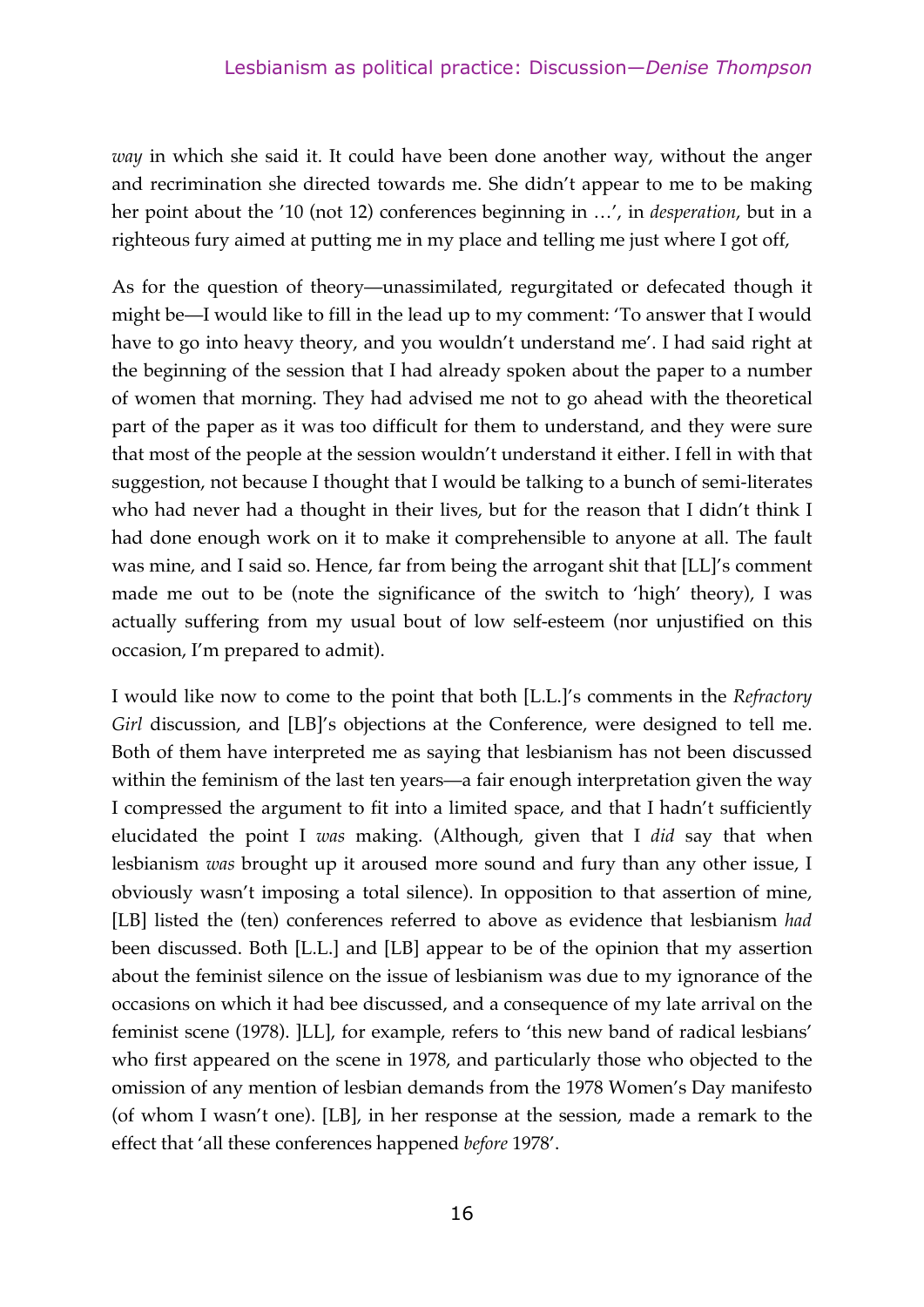Up to a point, this is correct. I do not know of all the occasions on which the issue was discussed; and it wasn't until 1978 that I was in a position to start going to conferences, meetings, etc. However, my paper in 1978 wasn't the first, the last, or the only time puzzlement was expressed at the exclusion (or omission) or lesbianism from an occasion on which feminist issues were being discussed. As far back as the Mount Beauty Feminist Theory Conference in Hobart in 1973, the Hobart Women's Action Group expressed their displeasure at its omission in no uncertain terms. This is one of the conferences which [LB] cited as part of her refutation of my assertion. But since that HWAG paper was, in part, a demand that lesbianism not be excluded from a conference on feminist theory (at least, as it was reported in *Refractory Girl* no.5, the 'Lesbian Issue'), I can only feel that it supports my assertion, rather than refutes it.

I am prepared to admit that lesbianism *has* been discussed on many more occasions than I was aware of, and I would welcome any useful additions to my somewhat deficient knowledge of what has actually happened. However, at least three points need to be made in order to defend myself against the harsher aspects of the criticism I have been subjected to. The first is that I did make some attempts to gain access to that information. Since very little is available in published form, that involves gaining access to the networks of women who partook in those debates and discussions. For whatever reason, I have not been able to do this. After my much lamented (by me mainly) paper at the first Women and Labour Conference in 1978, I found myself 'persona non grata' in those circles. I have since learned (from [LB]) that that was because I was '*told*' at that conference that lesbianism had not been ignored by the women's movement, and I was to stop saying it had. I was never, at any stage, offered help to amend my fault, despite a number of attempts on my part to do so.

The second point is that, whatever was said at those discussions, it did not answer the question of the relationship between lesbianism and feminism. If those discussions did not clear up that central point, then, in effect if not in woman hours expended, the debate was effectively silenced. It is that question towards which my paper was directed, and I thought that I had suggested at least one answer.

Which brings me to the third point: I said (at least I thought I did) far more than the points I have been taken up on in both the Women and Labour Conference papers, particularly the second one. The fact that nothing else was taken up and used as a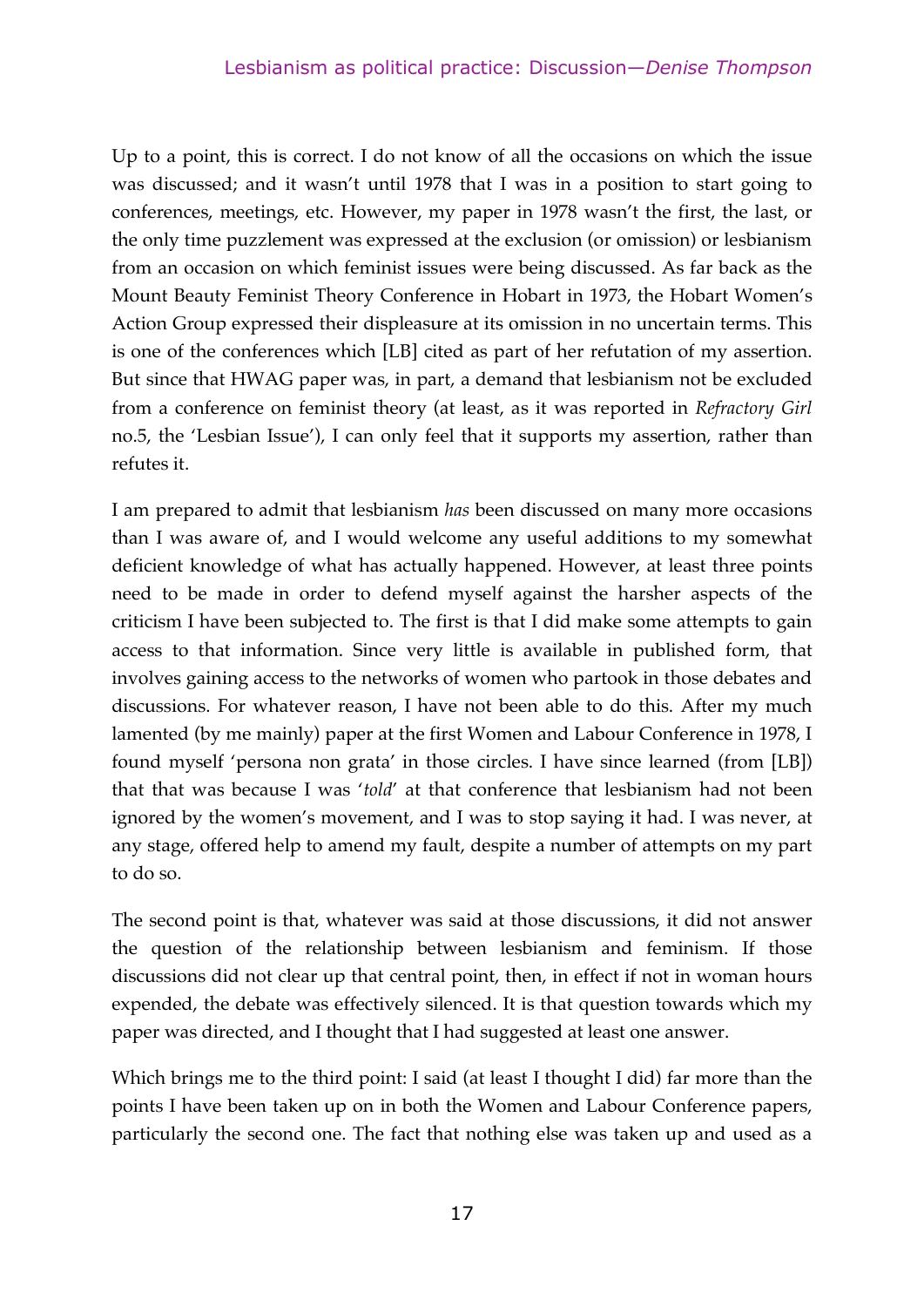basis for criticism leads me to one of two conclusions: either I am saying nothing of any moment at all; or what I am saying needs so much development and extension that it may not be worth the effort, given that I have to support myself in the meantime. (And I am, thank heaven, too busy at the moment to make a choice between those two alternatives).

It is somewhat egocentric of me to single out my own special interests from the welter of criticism which that discussion by the *Refractory Girl* collective was. At least I wasn't named. What must those women who were identified by name be feeling at the savage demolition of their work? What sins had they committed that they should be so summarily dismissed from consideration? What is so heinous about empirical investigations delving into the minutiae of women's suppressed history? And what is so dastardly about struggling with theoretical concepts which won't fit?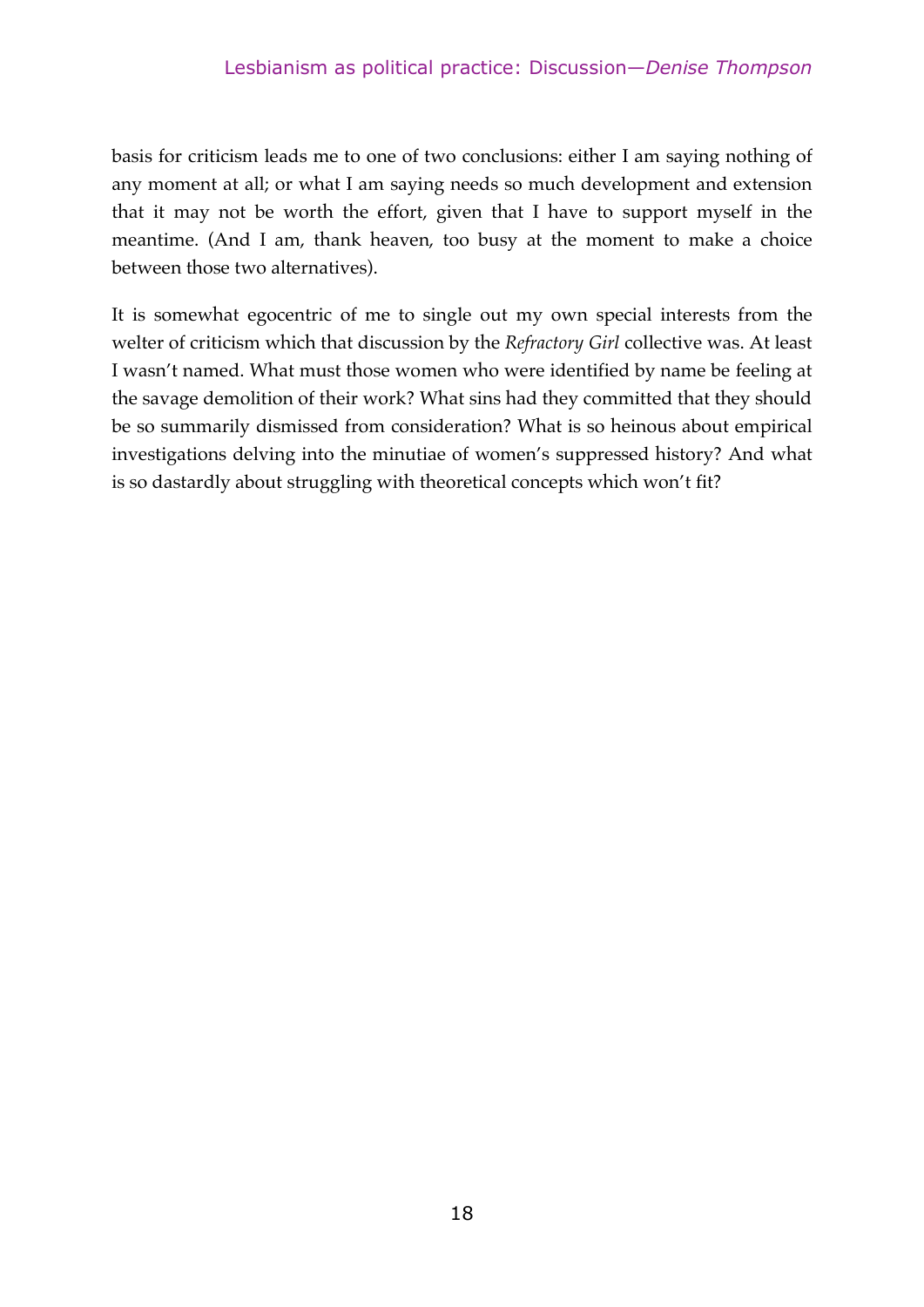## *Two letters*

26 May 1980

Dear Denise,

Having re-read your paper, I wish to apologise for the harshness of my retort in the 'Lesbian' session, at the Women and Labour Conference.

I view your effort as genuine, and one of integrity—however much of lesbian involvement within the women's movement, has been left out.

Clearly you weren't lying—you were unaware—2 very different factors. By the time that session took place—I'd had it. Tired from my work in Qld, frustrated by the conference, and quite desperate in my own personal life: all leading to impatience and anger. I was cross with myself for not writing a paper and speaking up more (especially on the question of women and domestic labour). However, both these activities would have required more energy and strength than I can presently muster.

I do hope you accept my apology.

#### 7 June 1980

#### Dear […],

Thanks so much for your letter. Of course, I accept your apology. It was, anyway, unnecessary. I was so busy bending over backwards not to add to the threat and aggression in the hall, that I hardly took in what you had said. When I remembered some time later, I took it as symptomatic of the general feeling at the meeting.

I have enclosed with this letter the account I wrote the next day of what I thought was involved. I've sent it to the Sydney W.L. Newsletter, and to the convenors of the Conference who have offered to send it to the Melbourne Newsletter and the L.A.G. Newsletter [see above]. [One of the organisers] has also given a copy to [the woman who chaired the session] with whom I had a long talk at the pub after the session.

You and [LB] may be right when you accuse me of writing 'bad history'. But, you see, I'm not writing 'history' at all, at least, not in any sense which implies a simple chronicle of events. I am interested in the issues that have been raised, and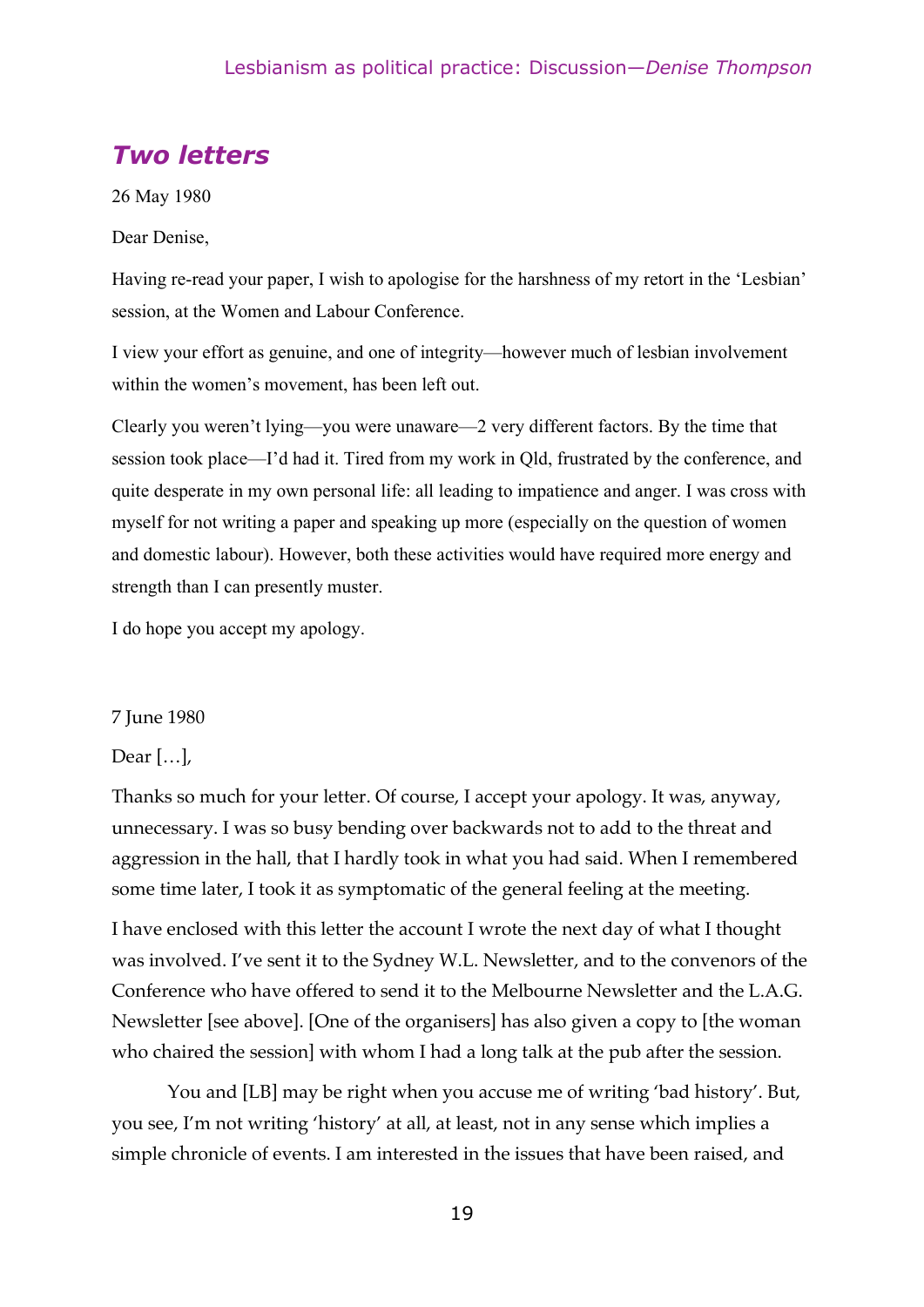#### Lesbianism as political practice: Discussion—*Denise Thompson*

the extent to which they have been resolved. I am still unconvinced that the 2 major issues *have* been resolved: i.e. the importance of lesbianism to feminism, and the reason why it arouses such threat reactions when it is raised. I would be interested in your view of what I thought was an adequate, if brief, summing up of the debate. Is there, for example, anything I have left out?

What it is that I *am* writing I find somewhat difficult to characterise. The short description is 'theory', but the common meaning of that term implies a non-involved intellectualism which in my case is very far from the truth. For me personally, theory is a defence-mechanism for coping with the pain. It's an abstraction and a standingback from what has actually happened, a distancing from the rage of emotions, to understand and explain instead of being overwhelmed. It's something like somebody or other's description of poetry: 'emotion remembered in tranquillity'. But I can't write poetry, or paint pictures, or do any of the other things that women are starting to realise we can do to structure our world. I can only do what I *can* do, even if I am unclear about what that is.

You see, I think that the antagonism in that hall was not generated by any particular individual or individuals, but was a reaction to the subject-matter of the paper, together with the way in which I tackle the issue. (I'm starting to get anxious again, but I'll plough on regardless). Lesbianism is the centre of our world-taken-forgranted. In theorising about rape, abortion, marital violence, economic dependence and deprivation, we can demonstrate to our hearts' content exactly how we are fucked over by men—and there's no sign yet we're going to run out of concrete examples. But in theorising about lesbianism we are looking at ourselves, and the 'patriarchy' in our own ineradicable heads. The conflict, when it has arisen in my experience, is among lesbians ourselves. Heterosexual women may indeed be threatened by an implication that their feminism is deficient (and I want to reiterate yet once again that that is *not* an implication I accept). But they stay away/involves themselves in other issues/ignore it or forget about it. They have no need to return to the centre—there are so many other things to be done. But we are held together by every human tie, and cannot escape.

Which brings me to the second point. 'Theory' is, first and foremost, critique, and excludes, as far as possible, unquestioning acceptance. But that critique is not,

20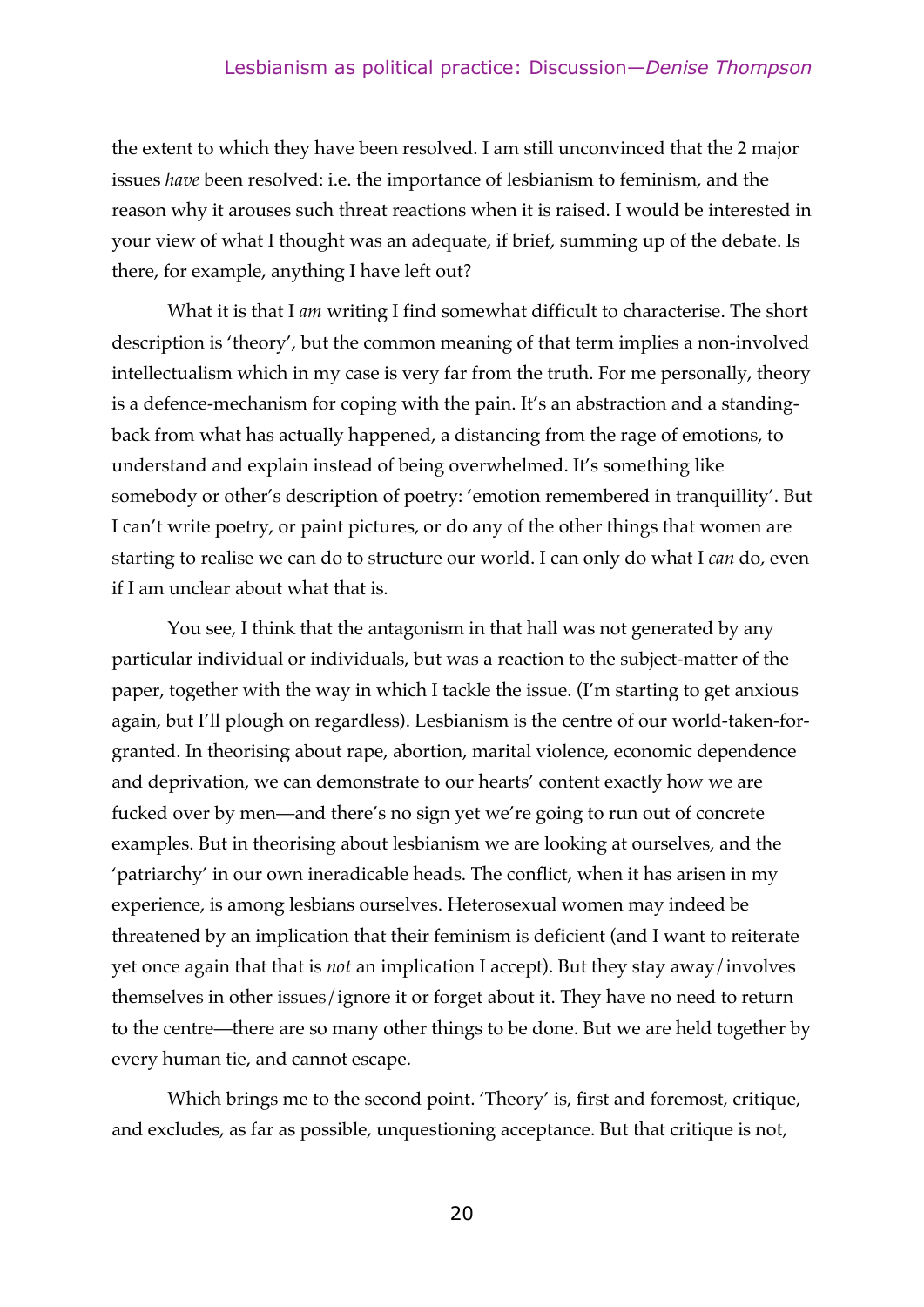#### Lesbianism as political practice: Discussion—*Denise Thompson*

*cannot* come, from the outside, from the 'objective stance' of the non-involved observer. It is *self*-critique, and can only come from the committed participant if any sense at all is to be made of what has happened. And we must understand what has happened, in order to go on from there.

Well, I guess that isn't very comprehensible either, but the anxiety's got too strong to go on. Thanks once again for your letter.

Denise

[Added June 2003: I very much doubt that this correspondent wanted to hear all that.]

## *An article: Lesbians at Women and Labour (anon)*

Among the comments heard during and after the 'Theory—Lesbianism' session of the Women and Labour Conference were 'terrible', 'ghastly', 'never again', 'terrific', 'opened my eyes', 'raised things I had never thought about', 'the worst ever', 'potentially violent', 'great', 'load of bullshit'.

Over two thousand people (women and men) registered for the Conference held at the University of Melbourne from the  $17^{\text{th}}$  to  $19^{\text{th}}$  May; and more than 400 of them (all women) attended the Theory session on the last day, the only Conference session to discuss the issue of lesbianism in depth.

The Conference as a whole was polite, friendly, tolerant, academic, and on occasions, bland and dull. The lesbianism session (like some of the others which dealt with sexuality) seemed to have strayed out of some other conference: it was divided, emotional, anything but dull. Perhaps, as one woman said, it was also more honest and meaningful.

The session began with Denise Thompson, a lesbian feminist from Sydney, presenting her paper, 'Lesbianism as Political Practice'. (The paper is in the *Second Women and Labour Conference Papers 1980*, 2 vols., available from the Conference Convenors, Department of History, La Trobe University).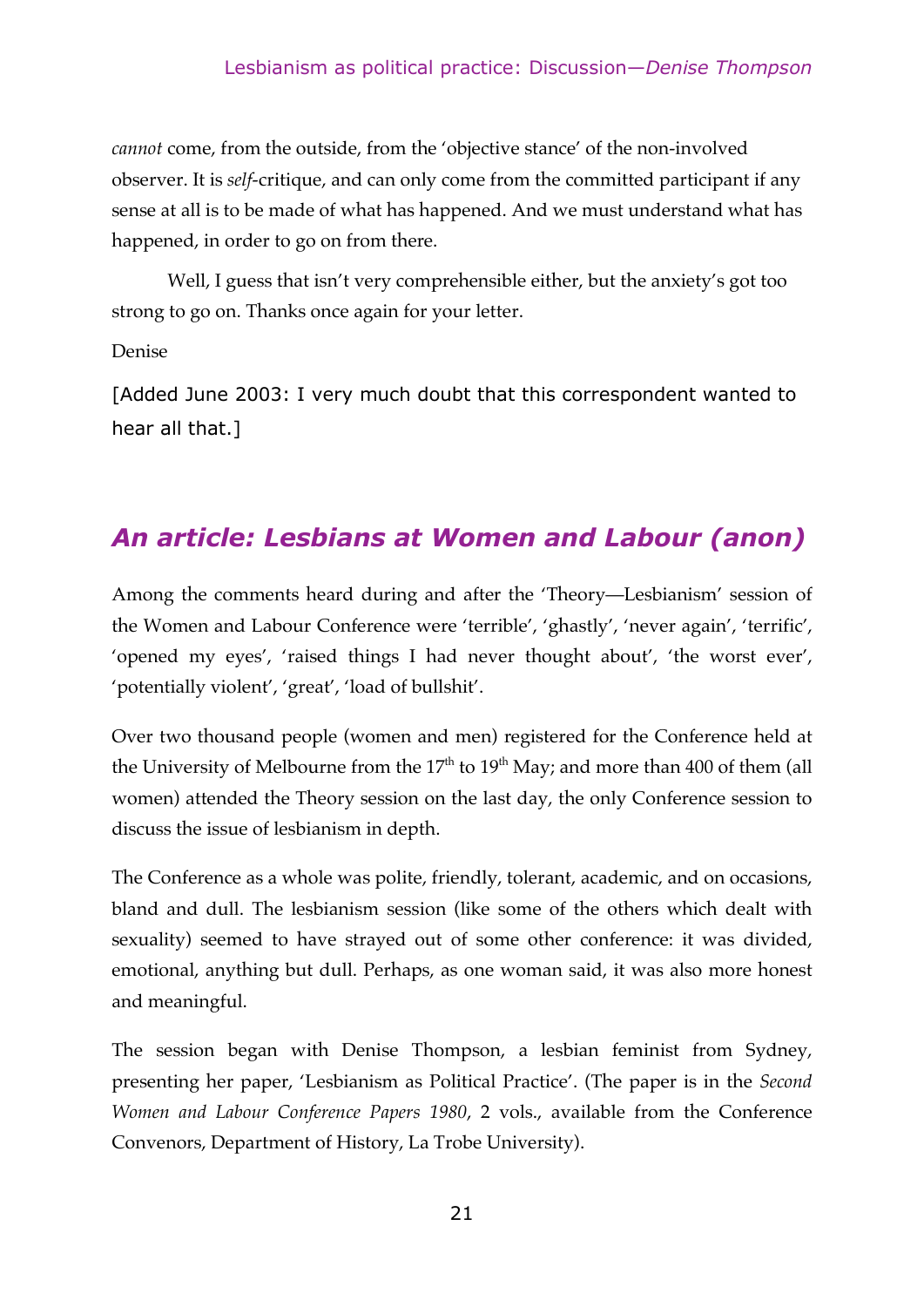She said that despite the 'mass exodus of feminists from heterosexuality', the history of the 'lesbian issue' in the women's movement was largely a history of silences. The issue was seldom discussed, and no adequate theory of lesbianism as feminist political practice had been developed.

Denise Thompson rejected what she called the Gay Liberation or 'valid lifestyle' theory of lesbianism as not being sufficiently radical, and said that her position was closer to that of Charlotte Bunch. 'Lesbianism is a threat to the ideological, political, personal and economic basis of male supremacy … heterosexuality is crucial to maintaining male supremacy'.

(This notion of lesbianism as a threat to men received support from an unexpected quarter later in the evening when three middle-aged men repeatedly hassled two women from the Conference in a nearby hotel. The basis of their attacks was that the women, who were quietly sitting at the next table, were lesbian lovers, and not real women. Ironically, the women were not lovers but chance acquaintances.)

If lesbianism is subversive of the patriarchy, and heterosexuality supports the patriarchy, should not all feminists become lesbians? No, Denise Thompson said, but lesbianism should be the 'discourse', the 'single revolutionary practice of feminist consciousness'.

The audience seemed to divide into three groups where the paper was concerned: those who had not read it; those who had read it and not understood it; and those who had read it, understood it and disagreed with it. Some of the first speakers from the floor questioned Denise's account of the history of the lesbian issue in the women's movement. Lesbianism *had* been discussed time and time again, they said. Did she want the movement to forget its own history and deny all the work which had been done? And was an artificial distinction to be made between 'old' and 'new' lesbians, those who have thought 'from birth' that they are lesbians, and those who became lesbians after involvement in the women's movement? Was there not something political about every lesbian's choice of women? The women's movement had not made women into lesbians, it had given them permission to be lesbians.